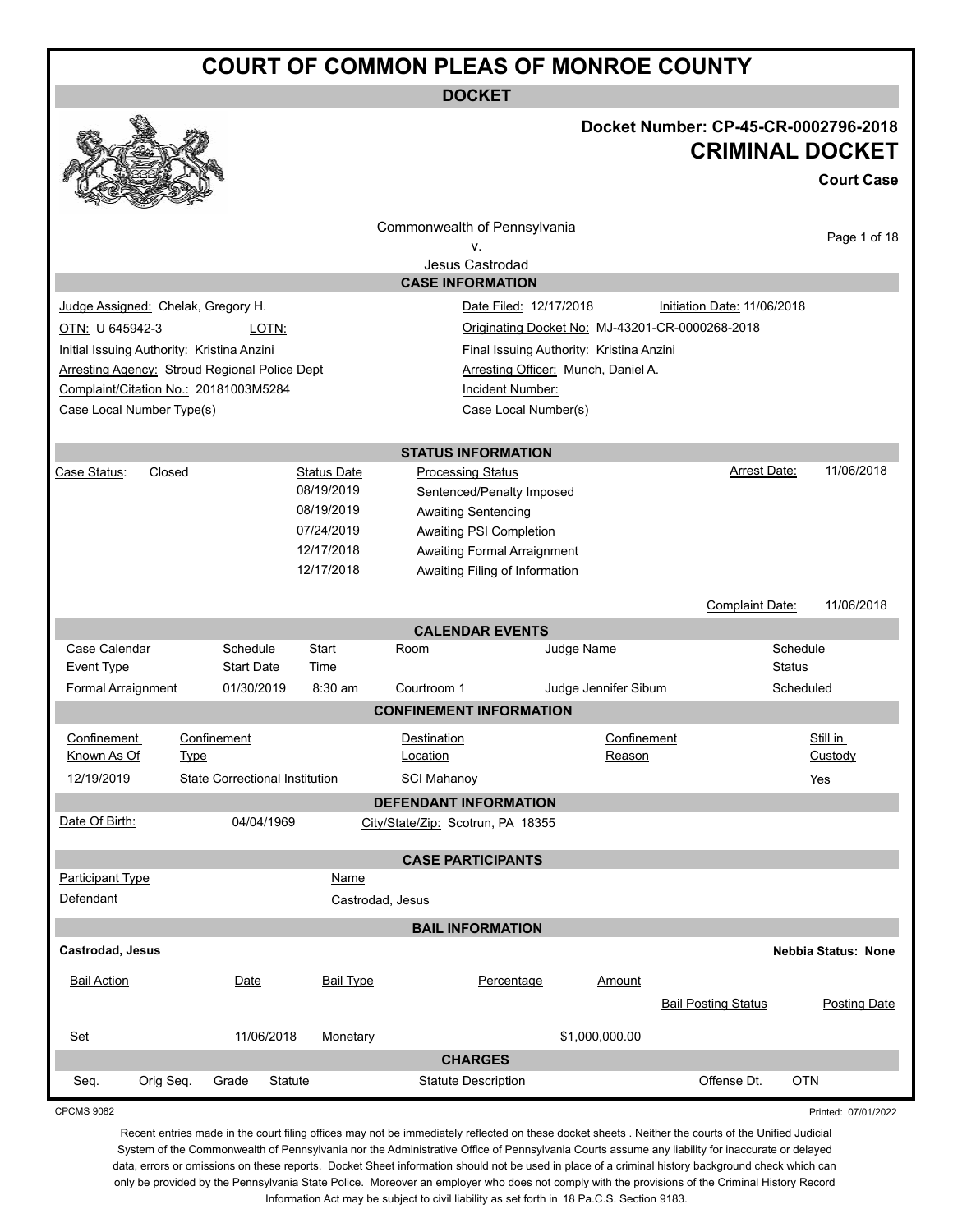**DOCKET**

#### **Docket Number: CP-45-CR-0002796-2018 CRIMINAL DOCKET**

**Court Case**

|                                                                      |                                                                  |                |                                                   | Commonwealth of Pennsylvania                                 |                                         |                          |                |                        |
|----------------------------------------------------------------------|------------------------------------------------------------------|----------------|---------------------------------------------------|--------------------------------------------------------------|-----------------------------------------|--------------------------|----------------|------------------------|
|                                                                      |                                                                  |                |                                                   | ٧.                                                           |                                         |                          |                | Page 2 of 18           |
|                                                                      |                                                                  |                |                                                   | Jesus Castrodad                                              |                                         |                          |                |                        |
|                                                                      |                                                                  |                |                                                   | <b>CHARGES</b>                                               |                                         |                          |                |                        |
| Seq.                                                                 | Orig Seq.                                                        | Grade          | Statute                                           | <b>Statute Description</b>                                   |                                         | Offense Dt.              |                | <b>OTN</b>             |
| $\overline{2}$                                                       | $\overline{2}$                                                   | F <sub>3</sub> | 18 § 903                                          | Conspiracy - Bomb Threats - Reports W/O<br>Knowledge Of Bomb |                                         | 07/09/2018               |                | U 645942-3             |
| 3                                                                    | 3                                                                | F <sub>3</sub> | 18 § 903                                          | Conspiracy - Bomb Threats - Reports W/O<br>Knowledge Of Bomb |                                         | 07/09/2018               |                | U 645942-3             |
| 4                                                                    | 4                                                                | F <sub>3</sub> | 18 § 903                                          | Conspiracy - Bomb Threats - Reports W/O<br>Knowledge Of Bomb |                                         | 07/09/2018               |                | U 645942-3             |
| 6                                                                    | 6                                                                | F <sub>3</sub> | 18 § 903                                          | Conspiracy - Bomb Threats - Reports W/O<br>Knowledge Of Bomb |                                         | 07/09/2018               |                | U 645942-3             |
| 8                                                                    | 8                                                                | F <sub>3</sub> | 18 § 2715 §§ A3                                   | Bomb Threats - Reports W/O Knowledge Of<br>Bomb              |                                         | 07/09/2018               |                | U 645942-3             |
| 9                                                                    | 9                                                                | F <sub>3</sub> | 18 § 2715 §§ A3                                   | Bomb Threats - Reports W/O Knowledge Of<br>Bomb              |                                         | 07/09/2018               |                | U 645942-3             |
| 10                                                                   | 10                                                               | F <sub>3</sub> | 18 § 2715 §§ A3                                   | Bomb                                                         | Bomb Threats - Reports W/O Knowledge Of |                          | 07/09/2018     | U 645942-3             |
|                                                                      |                                                                  |                |                                                   | <b>DISPOSITION SENTENCING/PENALTIES</b>                      |                                         |                          |                |                        |
| <b>Disposition</b>                                                   |                                                                  |                |                                                   |                                                              |                                         |                          |                |                        |
| Case Event                                                           |                                                                  |                |                                                   | <b>Disposition Date</b>                                      |                                         | <b>Final Disposition</b> |                |                        |
|                                                                      | Sequence/Description                                             |                |                                                   | Offense Disposition                                          |                                         | Grade                    | <b>Section</b> |                        |
|                                                                      | Sentencing Judge                                                 |                |                                                   | Sentence Date                                                |                                         |                          |                | Credit For Time Served |
| Sentence/Diversion Program Type<br>Incarceration/Diversionary Period |                                                                  |                |                                                   |                                                              | <b>Start Date</b>                       |                          |                |                        |
|                                                                      | <b>Sentence Conditions</b>                                       |                |                                                   |                                                              |                                         |                          |                |                        |
|                                                                      | <b>Held for Court (Lower Court)</b>                              |                | Defendant Was Present                             |                                                              |                                         |                          |                |                        |
|                                                                      | Lower Court Disposition                                          |                |                                                   | 12/10/2018                                                   |                                         | Not Final                |                |                        |
|                                                                      | 2 / Conspiracy - Bomb Threats - Reports W/O<br>Knowledge Of Bomb |                |                                                   | Held for Court (Lower Court)                                 |                                         | F <sub>3</sub>           | 18 § 903       |                        |
|                                                                      | 3 / Conspiracy - Bomb Threats - Reports W/O<br>Knowledge Of Bomb |                |                                                   | Held for Court (Lower Court)                                 |                                         | F <sub>3</sub>           | 18 § 903       |                        |
|                                                                      | 4 / Conspiracy - Bomb Threats - Reports W/O<br>Knowledge Of Bomb |                |                                                   | Held for Court (Lower Court)                                 |                                         | F <sub>3</sub>           | 18 § 903       |                        |
|                                                                      | 6 / Conspiracy - Bomb Threats - Reports W/O<br>Knowledge Of Bomb |                |                                                   | Held for Court (Lower Court)                                 |                                         | F <sub>3</sub>           | 18 § 903       |                        |
| 8 / Bomb Threats - Reports W/O Knowledge Of Bomb                     |                                                                  |                | Held for Court (Lower Court)<br>F <sub>3</sub>    |                                                              |                                         | 18 § 2715 §§ A3          |                |                        |
|                                                                      |                                                                  |                | 9 / Bomb Threats - Reports W/O Knowledge Of Bomb  | Held for Court (Lower Court)                                 |                                         | F <sub>3</sub>           |                | 18 § 2715 §§ A3        |
|                                                                      |                                                                  |                | 10 / Bomb Threats - Reports W/O Knowledge Of Bomb | Held for Court (Lower Court)                                 |                                         | F <sub>3</sub>           |                | 18 § 2715 §§ A3        |
| <b>Proceed to Court</b>                                              |                                                                  |                | Defendant Was Not Present                         |                                                              |                                         |                          |                |                        |
| <b>Information Filed</b>                                             |                                                                  |                |                                                   | 01/11/2019                                                   |                                         | Not Final                |                |                        |
|                                                                      | 2 / Conspiracy - Bomb Threats - Reports W/O<br>Knowledge Of Bomb |                |                                                   | Proceed to Court                                             |                                         | F <sub>3</sub>           | 18 § 903       |                        |
|                                                                      | 3 / Conspiracy - Bomb Threats - Reports W/O<br>Knowledge Of Bomb |                |                                                   | Proceed to Court                                             |                                         | F <sub>3</sub>           | 18 § 903       |                        |

CPCMS 9082

Printed: 07/01/2022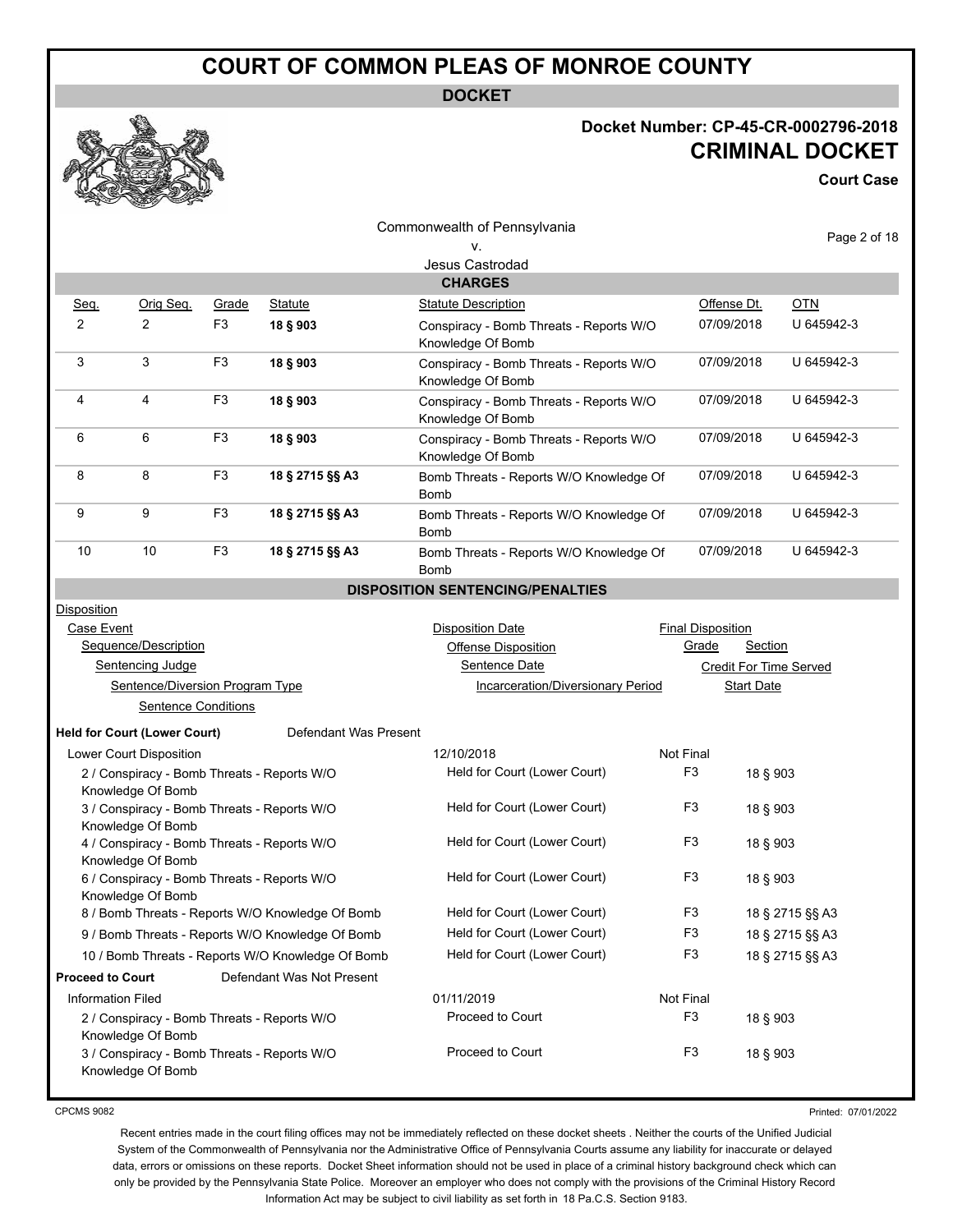**DOCKET**



#### **Docket Number: CP-45-CR-0002796-2018 CRIMINAL DOCKET**

**Court Case**

Commonwealth of Pennsylvania v.

Page 3 of 18

#### Jesus Castrodad **DISPOSITION SENTENCING/PENALTIES**

| Disposition                                                                                                                                                                                                                                                                                                                                                                                                                                                                                                                                                                                                                                                                                                                                                                                                                                                                                                                                                                                                                                                                                                                                                    |                                                     |                          |                               |
|----------------------------------------------------------------------------------------------------------------------------------------------------------------------------------------------------------------------------------------------------------------------------------------------------------------------------------------------------------------------------------------------------------------------------------------------------------------------------------------------------------------------------------------------------------------------------------------------------------------------------------------------------------------------------------------------------------------------------------------------------------------------------------------------------------------------------------------------------------------------------------------------------------------------------------------------------------------------------------------------------------------------------------------------------------------------------------------------------------------------------------------------------------------|-----------------------------------------------------|--------------------------|-------------------------------|
| Case Event                                                                                                                                                                                                                                                                                                                                                                                                                                                                                                                                                                                                                                                                                                                                                                                                                                                                                                                                                                                                                                                                                                                                                     | <b>Disposition Date</b>                             | <b>Final Disposition</b> |                               |
| Sequence/Description                                                                                                                                                                                                                                                                                                                                                                                                                                                                                                                                                                                                                                                                                                                                                                                                                                                                                                                                                                                                                                                                                                                                           | <b>Offense Disposition</b>                          | Grade                    | Section                       |
| <b>Sentencing Judge</b>                                                                                                                                                                                                                                                                                                                                                                                                                                                                                                                                                                                                                                                                                                                                                                                                                                                                                                                                                                                                                                                                                                                                        | <b>Sentence Date</b>                                |                          | <b>Credit For Time Served</b> |
| Sentence/Diversion Program Type                                                                                                                                                                                                                                                                                                                                                                                                                                                                                                                                                                                                                                                                                                                                                                                                                                                                                                                                                                                                                                                                                                                                | Incarceration/Diversionary Period                   |                          | <b>Start Date</b>             |
| <b>Sentence Conditions</b>                                                                                                                                                                                                                                                                                                                                                                                                                                                                                                                                                                                                                                                                                                                                                                                                                                                                                                                                                                                                                                                                                                                                     |                                                     |                          |                               |
| 4 / Conspiracy - Bomb Threats - Reports W/O<br>Knowledge Of Bomb                                                                                                                                                                                                                                                                                                                                                                                                                                                                                                                                                                                                                                                                                                                                                                                                                                                                                                                                                                                                                                                                                               | Proceed to Court                                    | F <sub>3</sub>           | 18 § 903                      |
| 6 / Conspiracy - Bomb Threats - Reports W/O<br>Knowledge Of Bomb                                                                                                                                                                                                                                                                                                                                                                                                                                                                                                                                                                                                                                                                                                                                                                                                                                                                                                                                                                                                                                                                                               | Proceed to Court                                    | F <sub>3</sub>           | 18 § 903                      |
| 8 / Bomb Threats - Reports W/O Knowledge Of Bomb                                                                                                                                                                                                                                                                                                                                                                                                                                                                                                                                                                                                                                                                                                                                                                                                                                                                                                                                                                                                                                                                                                               | Proceed to Court                                    | F <sub>3</sub>           | 18 § 2715 §§ A3               |
| 9 / Bomb Threats - Reports W/O Knowledge Of Bomb                                                                                                                                                                                                                                                                                                                                                                                                                                                                                                                                                                                                                                                                                                                                                                                                                                                                                                                                                                                                                                                                                                               | Proceed to Court                                    | F <sub>3</sub>           | 18 § 2715 §§ A3               |
| 10 / Bomb Threats - Reports W/O Knowledge Of Bomb                                                                                                                                                                                                                                                                                                                                                                                                                                                                                                                                                                                                                                                                                                                                                                                                                                                                                                                                                                                                                                                                                                              | Proceed to Court                                    | F <sub>3</sub>           | 18 § 2715 §§ A3               |
| <b>Guilty Plea</b>                                                                                                                                                                                                                                                                                                                                                                                                                                                                                                                                                                                                                                                                                                                                                                                                                                                                                                                                                                                                                                                                                                                                             |                                                     |                          |                               |
| Formal Arraignment                                                                                                                                                                                                                                                                                                                                                                                                                                                                                                                                                                                                                                                                                                                                                                                                                                                                                                                                                                                                                                                                                                                                             | 08/19/2019                                          | <b>Final Disposition</b> |                               |
| 2 / Conspiracy - Bomb Threats - Reports W/O<br>Knowledge Of Bomb                                                                                                                                                                                                                                                                                                                                                                                                                                                                                                                                                                                                                                                                                                                                                                                                                                                                                                                                                                                                                                                                                               | <b>Guilty Plea</b>                                  | F <sub>3</sub>           | 18 § 903                      |
| Chelak, Gregory H.                                                                                                                                                                                                                                                                                                                                                                                                                                                                                                                                                                                                                                                                                                                                                                                                                                                                                                                                                                                                                                                                                                                                             | 08/19/2019                                          |                          | 283 Days                      |
| Confinement                                                                                                                                                                                                                                                                                                                                                                                                                                                                                                                                                                                                                                                                                                                                                                                                                                                                                                                                                                                                                                                                                                                                                    | Min of 12.00 Months<br>Max of 24.00 Months<br>Other |                          |                               |
| Defendant shall pay the costs of these proceedings                                                                                                                                                                                                                                                                                                                                                                                                                                                                                                                                                                                                                                                                                                                                                                                                                                                                                                                                                                                                                                                                                                             |                                                     |                          |                               |
| Defendant shall pay restitution to the victim: Monroe County District Attorney's Office Detective Division in<br>the amount of 1,662.30 and the Monroe County general fund in the amount of 119,310.29. Restitution is<br>to be jointly and severally paid with codefendant, Colleen Kasdaglis<br>Defendant is ordered to attend a licensed Monroe County drug and alcohol treatment agency, or such<br>agency in the count and state of his residence, for an evaluation and that he complete any<br>recommended treatment at his own expense until successfully discharged.<br>Defendant is ordered to refrain from the possession and or consumption of alcohol and that he refrain<br>from entering any establishment where alcohol is served while under supervision<br>Defendant is ordered to pay the cost of 100.00 purusant to crime victims' act.<br>Defendant shall have no contact whatsoever with is codefendant, Colleen Kasdaglis<br>Defendant is ordered to refrain from enterint the premises of the Monroe County Courthouse without<br>prior notice to an approval of the Monroe County Sheriff's Department and shall no have any unlawful |                                                     |                          |                               |
| contact whatsoever wny any office at the Monroe county hourthouse, including the monroe county court<br>of common pleas                                                                                                                                                                                                                                                                                                                                                                                                                                                                                                                                                                                                                                                                                                                                                                                                                                                                                                                                                                                                                                        |                                                     |                          |                               |
| Probation                                                                                                                                                                                                                                                                                                                                                                                                                                                                                                                                                                                                                                                                                                                                                                                                                                                                                                                                                                                                                                                                                                                                                      | Min of 2.00 Years<br>Max of 2.00 Years<br>2 Years   |                          |                               |
| 3 / Conspiracy - Bomb Threats - Reports W/O<br>Knowledge Of Bomb                                                                                                                                                                                                                                                                                                                                                                                                                                                                                                                                                                                                                                                                                                                                                                                                                                                                                                                                                                                                                                                                                               | <b>Guilty Plea</b>                                  | F <sub>3</sub>           | 18 § 903                      |
| Chelak, Gregory H.                                                                                                                                                                                                                                                                                                                                                                                                                                                                                                                                                                                                                                                                                                                                                                                                                                                                                                                                                                                                                                                                                                                                             | 08/19/2019                                          |                          |                               |

CPCMS 9082

Printed: 07/01/2022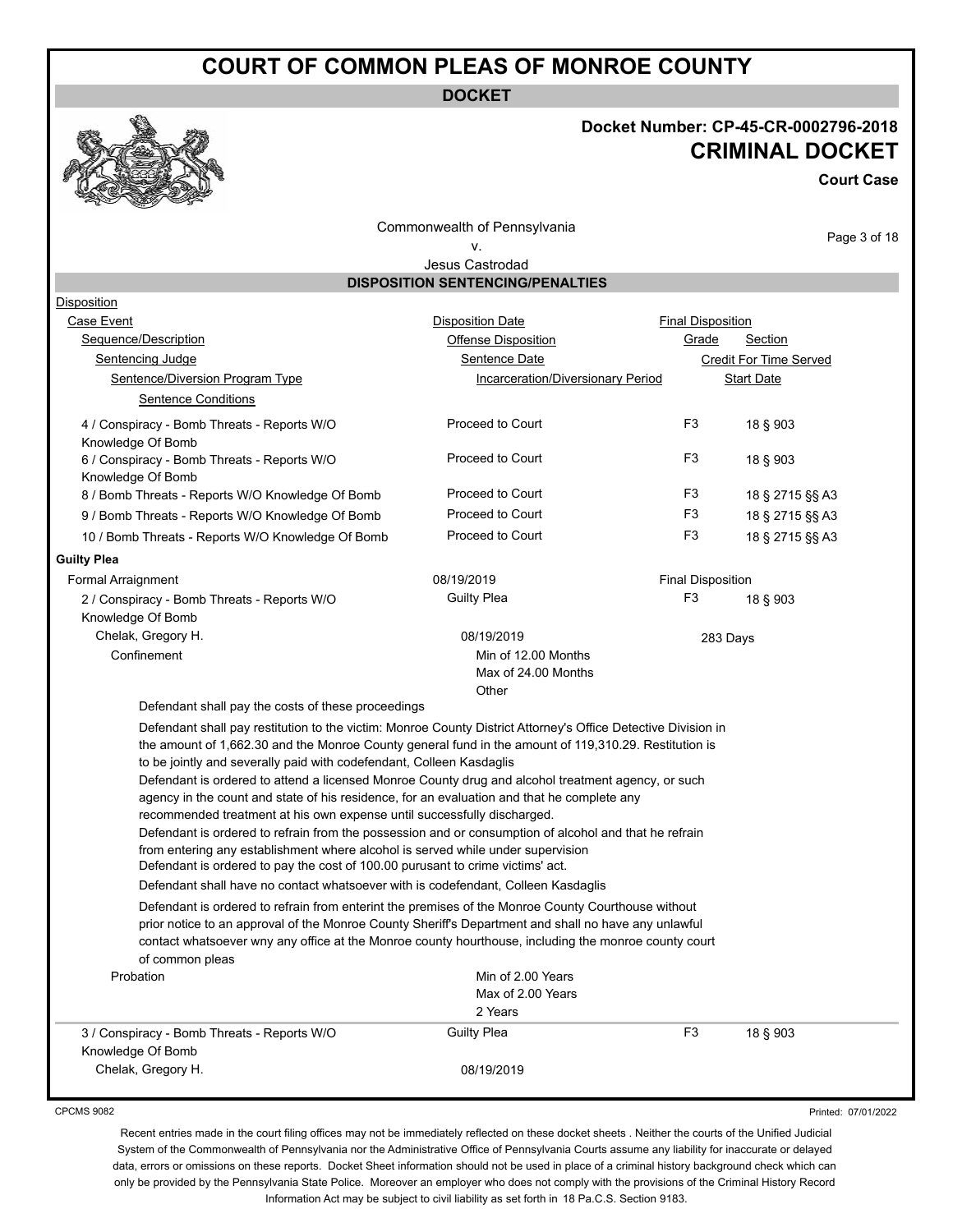**DOCKET**

#### **Docket Number: CP-45-CR-0002796-2018 CRIMINAL DOCKET**

**Court Case**

Commonwealth of Pennsylvania

#### v. Jesus Castrodad

Page 4 of 18

|                                                   | <b>DISPOSITION SENTENCING/PENALTIES</b> |                          |                               |
|---------------------------------------------------|-----------------------------------------|--------------------------|-------------------------------|
| <b>Disposition</b>                                |                                         |                          |                               |
| Case Event                                        | <b>Disposition Date</b>                 | <b>Final Disposition</b> |                               |
| Sequence/Description                              | Offense Disposition                     | Grade                    | Section                       |
| Sentencing Judge                                  | Sentence Date                           |                          | <b>Credit For Time Served</b> |
| Sentence/Diversion Program Type                   | Incarceration/Diversionary Period       |                          | <b>Start Date</b>             |
| <b>Sentence Conditions</b>                        |                                         |                          |                               |
| Confinement                                       | Min of 12.00 Months                     |                          |                               |
|                                                   | Max of 24.00 Months                     |                          |                               |
|                                                   | Other                                   |                          |                               |
| 4 / Conspiracy - Bomb Threats - Reports W/O       | <b>Guilty Plea</b>                      | F <sub>3</sub>           | 18 § 903                      |
| Knowledge Of Bomb                                 |                                         |                          |                               |
| Chelak, Gregory H.                                | 08/19/2019                              |                          |                               |
| Confinement                                       | Min of 12.00 Months                     |                          |                               |
|                                                   | Max of 24.00 Months                     |                          |                               |
|                                                   | Other                                   |                          |                               |
| 6 / Conspiracy - Bomb Threats - Reports W/O       | <b>Guilty Plea</b>                      | F <sub>3</sub>           | 18 § 903                      |
| Knowledge Of Bomb                                 |                                         |                          |                               |
| Chelak, Gregory H.                                | 08/19/2019                              |                          |                               |
| Confinement                                       | Min of 12.00 Months                     |                          |                               |
|                                                   | Max of 24.00 Months<br>Other            |                          |                               |
|                                                   | <b>Guilty Plea</b>                      | F <sub>3</sub>           |                               |
| 8 / Bomb Threats - Reports W/O Knowledge Of Bomb  |                                         |                          | 18 § 2715 §§ A3               |
| Chelak, Gregory H.                                | 08/19/2019                              |                          |                               |
| Confinement                                       | Min of 12.00 Months                     |                          |                               |
|                                                   | Max of 24.00 Months                     |                          |                               |
|                                                   | Other                                   |                          |                               |
| 9 / Bomb Threats - Reports W/O Knowledge Of Bomb  | <b>Guilty Plea</b>                      | F <sub>3</sub>           | 18 § 2715 §§ A3               |
| Chelak, Gregory H.                                | 08/19/2019                              |                          |                               |
| Confinement                                       | Min of 12.00 Months                     |                          |                               |
|                                                   | Max of 24.00 Months                     |                          |                               |
|                                                   | Other<br><b>Guilty Plea</b>             | F <sub>3</sub>           |                               |
| 10 / Bomb Threats - Reports W/O Knowledge Of Bomb |                                         |                          | 18 § 2715 §§ A3               |
| Chelak, Gregory H.                                | 08/19/2019                              |                          |                               |
| Confinement                                       | Min of 12.00 Months                     |                          |                               |
|                                                   | Max of 24.00 Months<br>Other            |                          |                               |
|                                                   |                                         |                          |                               |
| <b>Nolle Prossed (Post-Disposition)</b>           |                                         |                          |                               |
| Formal Arraignment                                | 08/19/2019                              | Not Final                |                               |
| 2 / Conspiracy - Bomb Threats - Reports W/O       | <b>Guilty Plea</b>                      | F <sub>3</sub>           | 18 § 903                      |

CPCMS 9082

Knowledge Of Bomb

Printed: 07/01/2022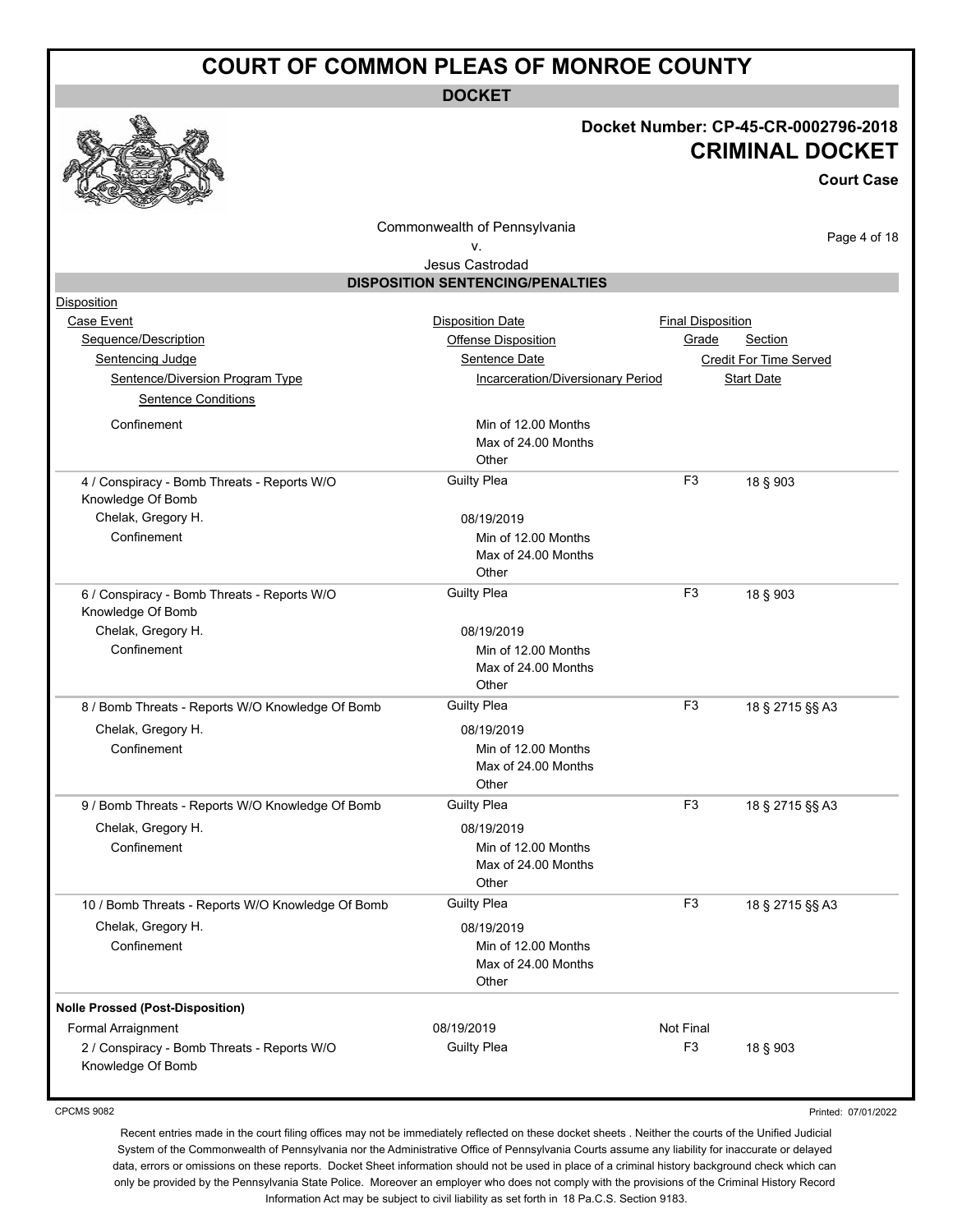**DOCKET**



#### **Docket Number: CP-45-CR-0002796-2018 CRIMINAL DOCKET**

**Court Case**

Commonwealth of Pennsylvania v.

Page 5 of 18

#### Jesus Castrodad **DISPOSITION SENTENCING/PENALTIES**

| Disposition                                       |                                   |                          |                        |
|---------------------------------------------------|-----------------------------------|--------------------------|------------------------|
| Case Event                                        | <b>Disposition Date</b>           | <b>Final Disposition</b> |                        |
| Sequence/Description                              | Offense Disposition               | Grade                    | Section                |
| Sentencing Judge                                  | Sentence Date                     |                          | Credit For Time Served |
| Sentence/Diversion Program Type                   | Incarceration/Diversionary Period |                          | <b>Start Date</b>      |
| <b>Sentence Conditions</b>                        |                                   |                          |                        |
| 3 / Conspiracy - Bomb Threats - Reports W/O       | <b>Guilty Plea</b>                | F <sub>3</sub>           | 18 § 903               |
| Knowledge Of Bomb                                 |                                   |                          |                        |
| 4 / Conspiracy - Bomb Threats - Reports W/O       | <b>Guilty Plea</b>                | F <sub>3</sub>           | 18 § 903               |
| Knowledge Of Bomb                                 |                                   |                          |                        |
| 6 / Conspiracy - Bomb Threats - Reports W/O       | <b>Guilty Plea</b>                | F <sub>3</sub>           | 18 § 903               |
| Knowledge Of Bomb                                 |                                   |                          |                        |
| 8 / Bomb Threats - Reports W/O Knowledge Of Bomb  | <b>Guilty Plea</b>                | F <sub>3</sub>           | 18 § 2715 §§ A3        |
| 9 / Bomb Threats - Reports W/O Knowledge Of Bomb  | <b>Guilty Plea</b>                | F <sub>3</sub>           | 18 § 2715 §§ A3        |
| 10 / Bomb Threats - Reports W/O Knowledge Of Bomb | <b>Guilty Plea</b>                | F <sub>3</sub>           | 18 § 2715 §§ A3        |

CPCMS 9082

Printed: 07/01/2022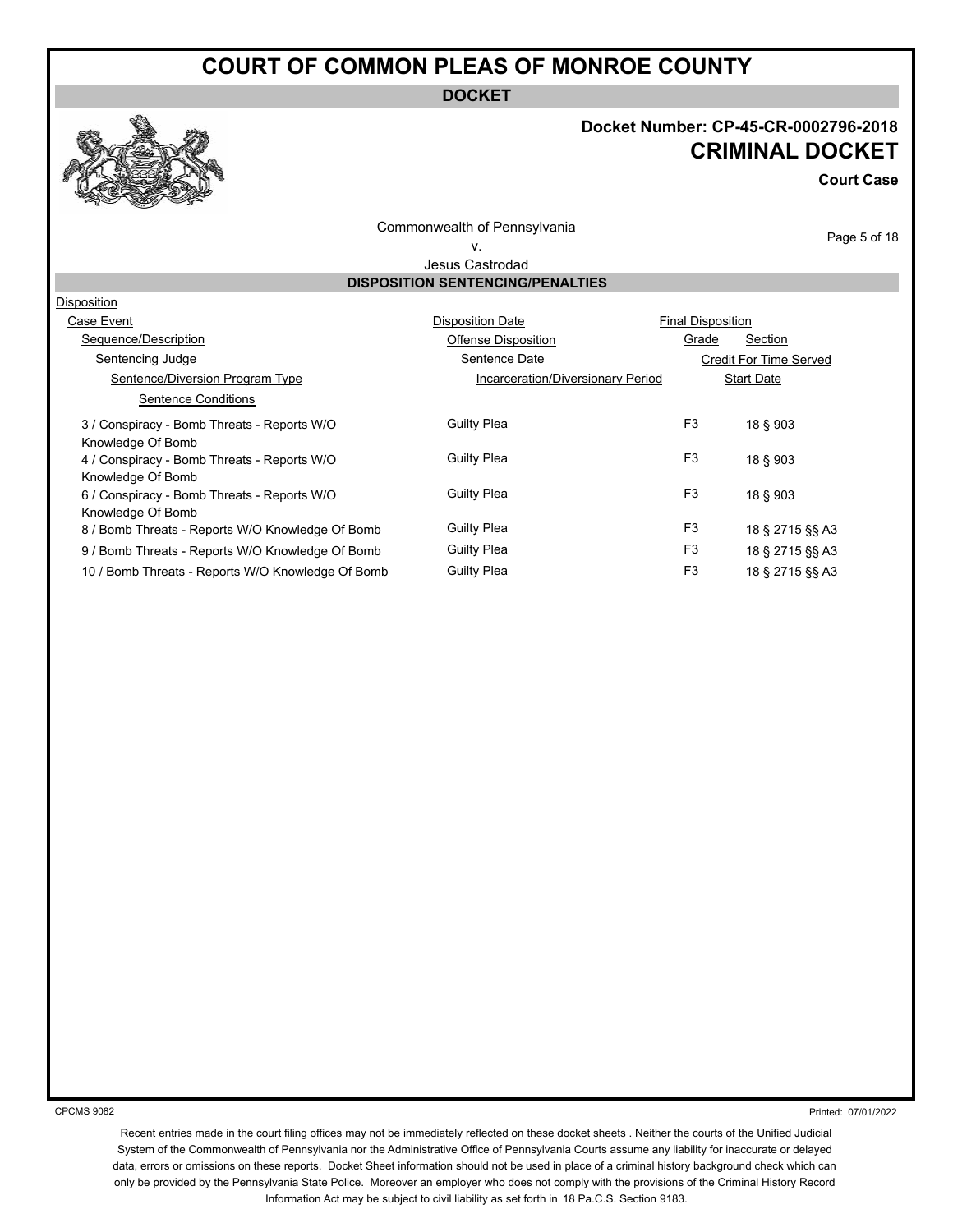#### **DOCKET**



#### **Docket Number: CP-45-CR-0002796-2018 CRIMINAL DOCKET**

**Court Case**

Page 6 of 18

Commonwealth of Pennsylvania v. Jesus Castrodad

#### **LINKED SENTENCES:**

#### **Link 1**

CP-45-CR-0002796-2018 - Seq. No. 2 (18§ 2715 §§ A3) - Probation is Consecutive to CP-45-CR-0002796-2018 - Seq. No. 2 (18§ 2715 §§ A3) - Confinement

#### **Link 2**

CP-45-CR-0002796-2018 - Seq. No. 3 (18§ 2715 §§ A3) - Confinement is Consecutive to CP-45-CR-0002796-2018 - Seq. No. 2 (18§ 2715 §§ A3) - Probation is Consecutive to CP-45-CR-0002796-2018 - Seq. No. 2 (18§ 2715 §§ A3) - Confinement

#### **Link 3**

CP-45-CR-0002796-2018 - Seq. No. 4 (18§ 2715 §§ A3) - Confinement is Consecutive to CP-45-CR-0002796-2018 - Seq. No. 2 (18§ 2715 §§ A3) - Confinement is Consecutive to CP-45-CR-0002796-2018 - Seq. No. 2 (18§ 2715 §§ A3) - Probation is Consecutive to CP-45-CR-0002796-2018 - Seq. No. 3 (18§ 2715 §§ A3) - Confinement

#### **Link 4**

CP-45-CR-0002796-2018 - Seq. No. 6 (18§ 2715 §§ A3) - Confinement is Concurrent with CP-45-CR-0002796-2018 - Seq. No. 2 (18§ 2715 §§ A3) - Confinement is Concurrent with CP-45-CR-0002796-2018 - Seq. No. 2 (18§ 2715 §§ A3) - Probation is Concurrent with CP-45-CR-0002796-2018 - Seq. No. 3 (18§ 2715 §§ A3) - Confinement is Concurrent with CP-45-CR-0002796-2018 - Seq. No. 4 (18§ 2715 §§ A3) - Confinement

#### **Link 5**

CP-45-CR-0002796-2018 - Seq. No. 8 (18§ 2715 §§ A3) - Confinement is Concurrent with CP-45-CR-0002796-2018 - Seq. No. 2 (18§ 2715 §§ A3) - Confinement is Concurrent with CP-45-CR-0002796-2018 - Seq. No. 2 (18§ 2715 §§ A3) - Probation is Concurrent with CP-45-CR-0002796-2018 - Seq. No. 3 (18§ 2715 §§ A3) - Confinement is Concurrent with CP-45-CR-0002796-2018 - Seq. No. 4 (18§ 2715 §§ A3) - Confinement is Concurrent with CP-45-CR-0002796-2018 - Seq. No. 6 (18§ 2715 §§ A3) - Confinement

#### **Link 6**

CP-45-CR-0002796-2018 - Seq. No. 9 (18§ 2715 §§ A3) - Confinement is Concurrent with CP-45-CR-0002796-2018 - Seq. No. 2 (18§ 2715 §§ A3) - Confinement is Concurrent with CP-45-CR-0002796-2018 - Seq. No. 2 (18§ 2715 §§ A3) - Probation is Concurrent with CP-45-CR-0002796-2018 - Seq. No. 3 (18§ 2715 §§ A3) - Confinement is Concurrent with CP-45-CR-0002796-2018 - Seq. No. 4 (18§ 2715 §§ A3) - Confinement is Concurrent with CP-45-CR-0002796-2018 - Seq. No. 6 (18§ 2715 §§ A3) - Confinement is Concurrent with CP-45-CR-0002796-2018 - Seq. No. 8 (18§ 2715 §§ A3) - Confinement

#### **Link 7**

CP-45-CR-0002796-2018 - Seq. No. 10 (18§ 2715 §§ A3) - Confinement is Concurrent with CP-45-CR-0002796-2018 - Seq. No. 2 (18§ 2715 §§ A3) - Confinement is Concurrent with CP-45-CR-0002796-2018 - Seq. No. 2 (18§ 2715 §§ A3) - Probation is Concurrent with CP-45-CR-0002796-2018 - Seq. No. 3 (18§ 2715 §§ A3) - Confinement is Concurrent with

CPCMS 9082

Printed: 07/01/2022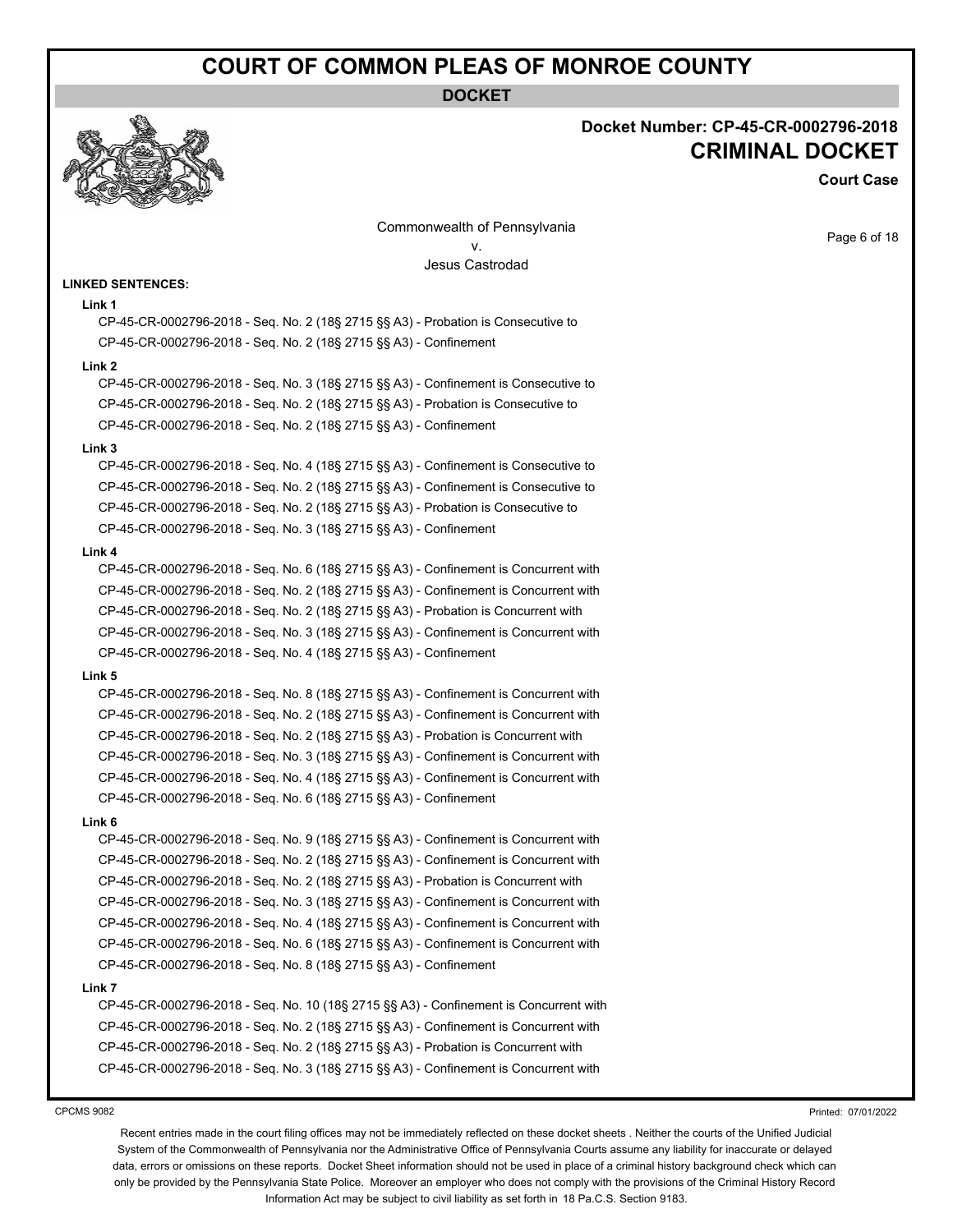**DOCKET**



#### **Docket Number: CP-45-CR-0002796-2018 CRIMINAL DOCKET**

**Court Case**

Page 7 of 18

Commonwealth of Pennsylvania

v. Jesus Castrodad

CP-45-CR-0002796-2018 - Seq. No. 4 (18§ 2715 §§ A3) - Confinement is Concurrent with CP-45-CR-0002796-2018 - Seq. No. 6 (18§ 2715 §§ A3) - Confinement is Concurrent with CP-45-CR-0002796-2018 - Seq. No. 8 (18§ 2715 §§ A3) - Confinement is Concurrent with CP-45-CR-0002796-2018 - Seq. No. 9 (18§ 2715 §§ A3) - Confinement

| <b>COMMONWEALTH INFORMATION</b>       |                            |                                           | <b>ATTORNEY INFORMATION</b> |                                       |         |                                          |
|---------------------------------------|----------------------------|-------------------------------------------|-----------------------------|---------------------------------------|---------|------------------------------------------|
| Name:                                 |                            | Chad A. Martinez                          |                             | Name:                                 |         | Leonard Michael Gryskewicz Jr.           |
|                                       |                            | <b>District Attorney</b>                  |                             |                                       | Private |                                          |
| Supreme Court No:                     |                            | 065222                                    |                             | Supreme Court No:                     |         | 321467                                   |
| Phone Number(s):                      |                            |                                           |                             | Rep. Status:                          |         | Active                                   |
| 570-517-3117                          |                            | (Phone)                                   |                             | Phone Number(s):                      |         |                                          |
| Address:                              |                            |                                           |                             | 570-371-3737                          |         | (Phone)                                  |
|                                       | Monroe County Da's Ofc     |                                           |                             | Address:                              |         |                                          |
| 610 Monroe St                         |                            |                                           |                             | Lampman Law                           |         |                                          |
|                                       | Stroudsburg, PA 18360-2272 |                                           |                             | 2 Public Sq<br>Wilkes-Barre, PA 18701 |         |                                          |
| Name:                                 | Office                     | Monroe County District Attorney's         |                             | Representing: Castrodad, Jesus        |         |                                          |
|                                       |                            | <b>District Attorney</b>                  |                             |                                       |         |                                          |
| Supreme Court No:<br>Phone Number(s): |                            |                                           |                             |                                       |         |                                          |
| 570-517-3052                          |                            | (Phone)                                   |                             |                                       |         |                                          |
| Address:                              |                            |                                           |                             |                                       |         |                                          |
|                                       | 701 Main Street            |                                           |                             |                                       |         |                                          |
| Suite 200                             |                            |                                           |                             |                                       |         |                                          |
|                                       | Stroudsburg, PA 18360      |                                           |                             |                                       |         |                                          |
|                                       |                            |                                           |                             | <b>ENTRIES</b>                        |         |                                          |
| Sequence Number                       |                            | CP Filed Date                             | Document Date               |                                       |         | Filed By                                 |
| 1                                     |                            | 11/06/2018                                |                             |                                       |         | Anzini, Kristina                         |
| Bail Set - Castrodad, Jesus           |                            |                                           |                             |                                       |         |                                          |
| 1                                     |                            | 12/17/2018                                |                             |                                       |         | Munch, Daniel A.                         |
| Confidential Information Form         |                            |                                           |                             |                                       |         |                                          |
| Martinez, Chad A.                     |                            |                                           |                             |                                       |         |                                          |
| 12/31/2018                            |                            | eService                                  |                             |                                       | Served  |                                          |
| 2                                     |                            | 12/17/2018                                |                             |                                       |         | Court of Common Pleas - Monroe<br>County |
| Martinez, Chad A.                     |                            | Original Papers Received from Lower Court |                             |                                       |         |                                          |
| 12/17/2018                            |                            | eService                                  |                             |                                       | Served  |                                          |
|                                       |                            |                                           |                             |                                       |         |                                          |

CPCMS 9082

Printed: 07/01/2022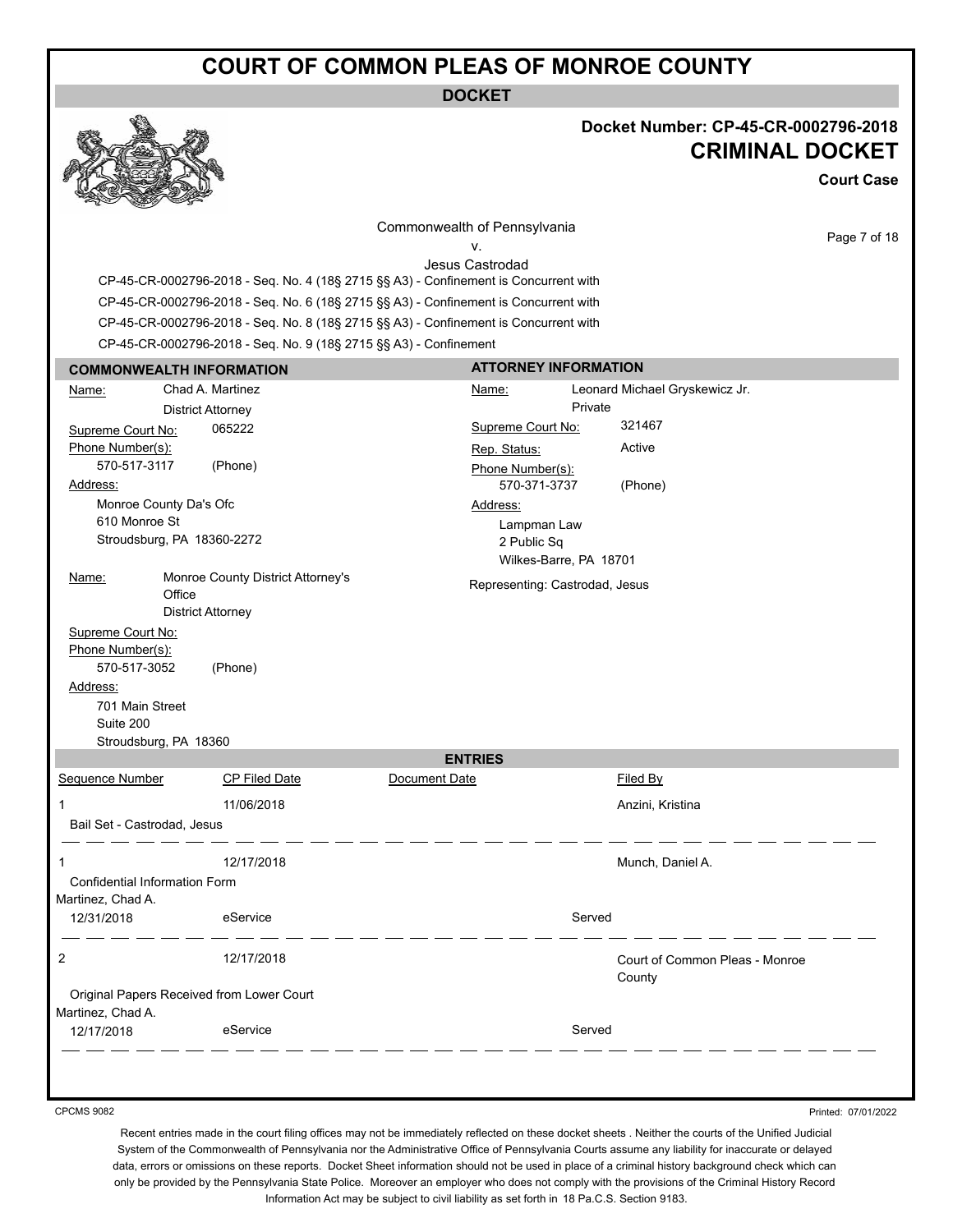**DOCKET**

#### **Docket Number: CP-45-CR-0002796-2018 CRIMINAL DOCKET**

**Court Case**

|                                                                    |                               |                                                                          |                |                                 | ourt oud     |
|--------------------------------------------------------------------|-------------------------------|--------------------------------------------------------------------------|----------------|---------------------------------|--------------|
|                                                                    |                               | Commonwealth of Pennsylvania                                             |                |                                 |              |
|                                                                    |                               | ٧.                                                                       |                |                                 | Page 8 of 18 |
|                                                                    |                               | Jesus Castrodad                                                          |                |                                 |              |
|                                                                    |                               | <b>ENTRIES</b>                                                           |                |                                 |              |
| Sequence Number                                                    | CP Filed Date                 | Document Date                                                            |                | Filed By                        |              |
| Service To                                                         |                               | Service By                                                               |                |                                 |              |
| <b>Issue Date</b>                                                  | Service Type                  | <b>Status Date</b>                                                       | Service Status |                                 |              |
| 1                                                                  | 01/02/2019                    |                                                                          |                | Worthington, Margherita P.      |              |
| Order Monroe County Bench recusal/assigned to Pike County<br>Other |                               |                                                                          |                |                                 |              |
| 01/02/2019                                                         | <b>First Class</b>            |                                                                          |                |                                 |              |
| Worthington, Margherita P.                                         |                               |                                                                          |                |                                 |              |
| 01/02/2019                                                         | <b>Clerk of Court's Boxes</b> |                                                                          |                |                                 |              |
| Gryskewicz, Leonard Michael Jr.                                    |                               |                                                                          |                |                                 |              |
| 01/07/2019                                                         | eService                      |                                                                          | Served         |                                 |              |
| Martinez, Chad A.                                                  |                               |                                                                          |                |                                 |              |
| 01/07/2019                                                         | eService                      |                                                                          | Served         |                                 |              |
| 1                                                                  | 01/11/2019                    |                                                                          |                | Christine, E. David             |              |
| <b>Information Filed</b>                                           |                               |                                                                          |                |                                 |              |
| Gryskewicz, Leonard Michael Jr.                                    |                               |                                                                          |                |                                 |              |
| 01/11/2019                                                         | eService                      |                                                                          | Served         |                                 |              |
| Martinez, Chad A.                                                  |                               |                                                                          |                |                                 |              |
| 01/11/2019                                                         | eService                      |                                                                          | Served         |                                 |              |
| 1                                                                  | 01/30/2019                    |                                                                          |                | Gryskewicz, Leonard Michael Jr. |              |
| Praecipe to Enter Appearance/Waiver of Arraignment                 |                               |                                                                          |                |                                 |              |
| Martinez, Chad A.                                                  |                               |                                                                          |                |                                 |              |
| 01/30/2019                                                         | eNotice                       |                                                                          | Notified       |                                 |              |
| 1                                                                  | 02/13/2019                    | 02/08/2019                                                               |                | Chelak, Gregory H.              |              |
|                                                                    |                               | Order- Pre-Trial Conf Scheduled 4/1/19 11:30AM in Pike County Courthouse |                |                                 |              |
| Gryskewicz, Leonard Michael Jr.<br>02/13/2019                      | <b>First Class</b>            |                                                                          |                |                                 |              |
| Monroe County Court Administration<br>02/13/2019                   | Clerk of Court's Boxes        |                                                                          |                |                                 |              |
| Monroe County District Attorney's Office                           |                               |                                                                          |                |                                 |              |
| 02/13/2019                                                         | Clerk of Court's Boxes        |                                                                          |                |                                 |              |
| Other                                                              |                               |                                                                          |                |                                 |              |
| 02/13/2019                                                         | <b>First Class</b>            |                                                                          |                |                                 |              |
| Gryskewicz, Leonard Michael Jr.                                    |                               |                                                                          |                |                                 |              |
| 02/14/2019                                                         | eService                      |                                                                          | Served         |                                 |              |
| Martinez, Chad A.                                                  |                               |                                                                          |                |                                 |              |
| 02/14/2019                                                         | eService                      |                                                                          | Served         |                                 |              |

CPCMS 9082

Printed: 07/01/2022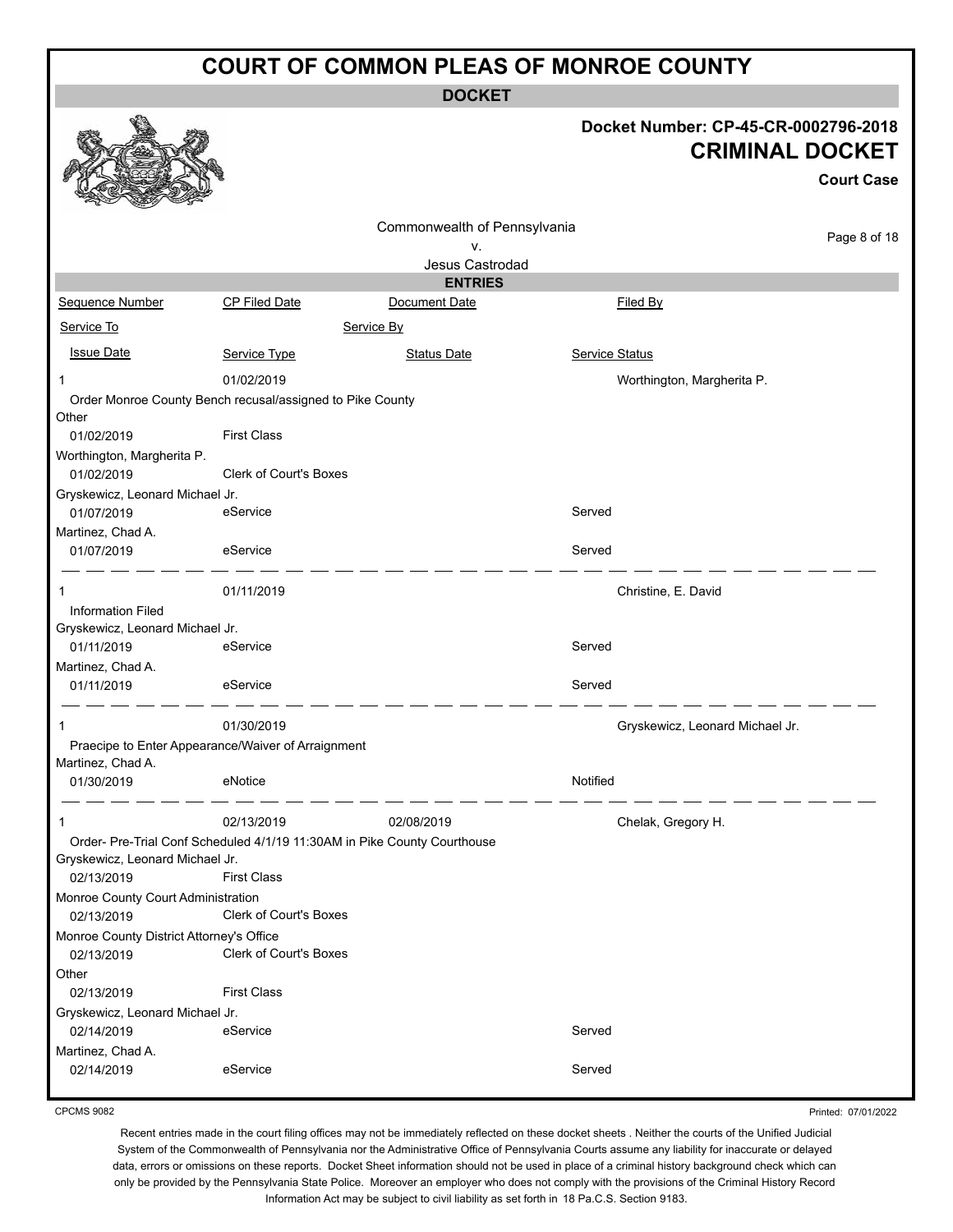**DOCKET**

|                                                                                                     |                               | <b>DOCKEI</b>                                                                                 |                                                                                     |  |
|-----------------------------------------------------------------------------------------------------|-------------------------------|-----------------------------------------------------------------------------------------------|-------------------------------------------------------------------------------------|--|
|                                                                                                     |                               |                                                                                               | Docket Number: CP-45-CR-0002796-2018<br><b>CRIMINAL DOCKET</b><br><b>Court Case</b> |  |
|                                                                                                     |                               | Commonwealth of Pennsylvania                                                                  |                                                                                     |  |
|                                                                                                     |                               | v.                                                                                            | Page 9 of 18                                                                        |  |
|                                                                                                     |                               | Jesus Castrodad                                                                               |                                                                                     |  |
|                                                                                                     |                               | <b>ENTRIES</b>                                                                                |                                                                                     |  |
| Sequence Number                                                                                     | <b>CP Filed Date</b>          | Document Date                                                                                 | <b>Filed By</b>                                                                     |  |
| Service To                                                                                          |                               | Service By                                                                                    |                                                                                     |  |
| <b>Issue Date</b>                                                                                   | Service Type                  | <b>Status Date</b>                                                                            | Service Status                                                                      |  |
| 1<br>Request of Discovery<br>Martinez, Chad A.                                                      | 02/28/2019                    |                                                                                               | Gryskewicz, Leonard Michael Jr.                                                     |  |
| 02/28/2019                                                                                          | eNotice                       |                                                                                               | Notified                                                                            |  |
| $\overline{2}$<br>Motion to Extend Deadlines to File Omnibus Pre-Trial Motions<br>Martinez, Chad A. | 02/28/2019                    |                                                                                               | Gryskewicz, Leonard Michael Jr.                                                     |  |
| 02/28/2019                                                                                          | eNotice                       |                                                                                               | Notified                                                                            |  |
| 3<br>Motion to Transfer Prison<br>Martinez, Chad A.                                                 | 02/28/2019                    |                                                                                               | Gryskewicz, Leonard Michael Jr.                                                     |  |
| 02/28/2019                                                                                          | eNotice                       |                                                                                               | Notified                                                                            |  |
| <b>Motion for Continuance</b><br>Martinez, Chad A.<br>04/09/2019                                    | 04/08/2019<br>eNotice         |                                                                                               | Gryskewicz, Leonard Michael Jr.<br>Notified                                         |  |
| 1                                                                                                   | 04/10/2019                    |                                                                                               | Monroe County District Attorney's<br>Office                                         |  |
|                                                                                                     |                               | Commonwealth's Motion for Joinder of Informations pursuant to Pa.R.Crim.P 582                 |                                                                                     |  |
| Gryskewicz, Leonard Michael Jr.<br>04/10/2019                                                       | eNotice                       |                                                                                               | Notified                                                                            |  |
| Martinez, Chad A.<br>04/10/2019                                                                     | eService                      |                                                                                               | Served                                                                              |  |
| 1                                                                                                   | 04/29/2019                    | 04/18/2019                                                                                    | Chelak, Gregory H.                                                                  |  |
| Gryskewicz, Leonard Michael Jr.<br>04/29/2019                                                       | <b>First Class</b>            | Order: Defendants' Motions for Continuance GRANTED, Jury Trial CONT'D to July 2019 Trial Term |                                                                                     |  |
| Martinez, Chad A.                                                                                   |                               |                                                                                               |                                                                                     |  |
| 04/29/2019                                                                                          | <b>Clerk of Court's Boxes</b> |                                                                                               |                                                                                     |  |
| Monroe County Court Administration<br>04/29/2019                                                    | <b>Clerk of Court's Boxes</b> |                                                                                               |                                                                                     |  |
| Other                                                                                               |                               |                                                                                               |                                                                                     |  |
| <b>CPCMS 9082</b>                                                                                   |                               |                                                                                               | Printed: 07/01/2022                                                                 |  |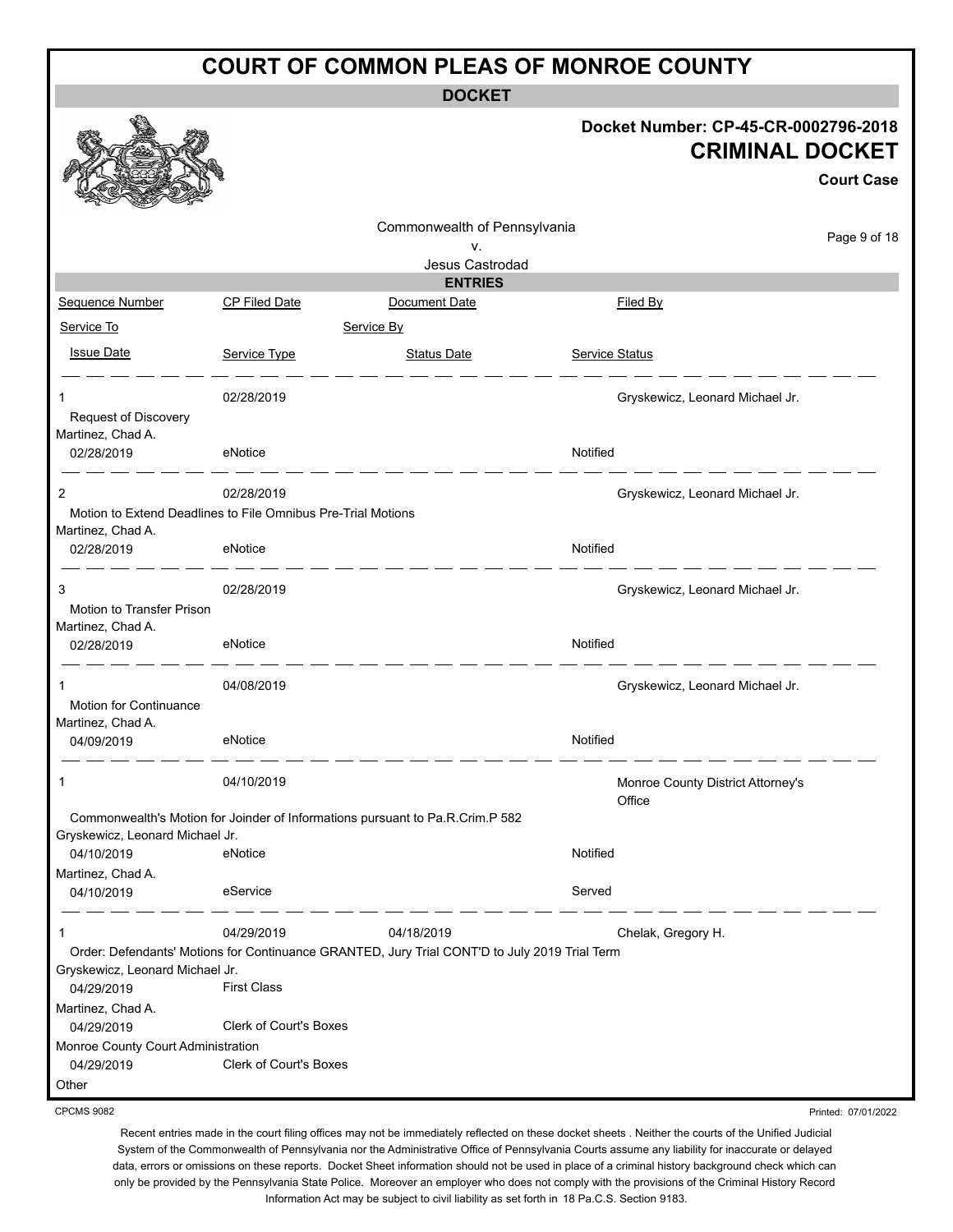**DOCKET**

#### **Docket Number: CP-45-CR-0002796-2018 CRIMINAL DOCKET**

Printed: 07/01/2022

|                                                                  |                               |                                                                                                  |          |                                 | <b>Court Case</b> |
|------------------------------------------------------------------|-------------------------------|--------------------------------------------------------------------------------------------------|----------|---------------------------------|-------------------|
|                                                                  |                               | Commonwealth of Pennsylvania                                                                     |          |                                 |                   |
|                                                                  |                               | ٧.                                                                                               |          |                                 | Page 10 of 18     |
|                                                                  |                               | Jesus Castrodad                                                                                  |          |                                 |                   |
|                                                                  |                               | <b>ENTRIES</b>                                                                                   |          |                                 |                   |
| <b>Sequence Number</b>                                           | <b>CP Filed Date</b>          | Document Date                                                                                    |          | Filed By                        |                   |
| Service To                                                       |                               | Service By                                                                                       |          |                                 |                   |
| <b>Issue Date</b>                                                | Service Type                  | <b>Status Date</b>                                                                               |          | Service Status                  |                   |
| 04/29/2019                                                       | <b>First Class</b>            |                                                                                                  |          |                                 |                   |
| Gryskewicz, Leonard Michael Jr.                                  |                               |                                                                                                  |          |                                 |                   |
| 05/02/2019                                                       | eService                      |                                                                                                  | Served   |                                 |                   |
| Martinez, Chad A.<br>05/02/2019                                  | eService                      |                                                                                                  | Served   |                                 |                   |
|                                                                  |                               |                                                                                                  |          |                                 |                   |
|                                                                  | 04/30/2019                    |                                                                                                  |          | Gryskewicz, Leonard Michael Jr. |                   |
| Motion to Extend Deadlines to File Omnibus Pre-trial Motions     |                               |                                                                                                  |          |                                 |                   |
| Martinez, Chad A.<br>04/30/2019                                  | eNotice                       |                                                                                                  | Notified |                                 |                   |
| 1                                                                | 05/13/2019                    |                                                                                                  |          | Cheslock, Jerome P.             |                   |
| Order- Argument Scheduled 6/10/19 11:00AM Pike County Courthouse |                               |                                                                                                  |          |                                 |                   |
| Gryskewicz, Leonard Michael Jr.                                  |                               |                                                                                                  |          |                                 |                   |
| 05/14/2019                                                       | <b>First Class</b>            |                                                                                                  |          |                                 |                   |
| Monroe County District Attorney's Office                         |                               |                                                                                                  |          |                                 |                   |
| 05/14/2019                                                       | <b>Clerk of Court's Boxes</b> |                                                                                                  |          |                                 |                   |
| Other<br>05/14/2019                                              | <b>First Class</b>            |                                                                                                  |          |                                 |                   |
| Other                                                            |                               |                                                                                                  |          |                                 |                   |
| 05/14/2019                                                       | <b>First Class</b>            |                                                                                                  |          |                                 |                   |
| Gryskewicz, Leonard Michael Jr.                                  |                               |                                                                                                  |          |                                 |                   |
| 05/15/2019                                                       | eService                      |                                                                                                  | Served   |                                 |                   |
| Martinez, Chad A.                                                |                               |                                                                                                  |          |                                 |                   |
| 05/15/2019                                                       | eService                      |                                                                                                  | Served   |                                 |                   |
| 1                                                                | 06/13/2019                    |                                                                                                  |          | Castrodad, Jesus                |                   |
| Written Guilty Plea Colloquy                                     |                               |                                                                                                  |          | Gryskewicz, Leonard Michael Jr. |                   |
| Martinez, Chad A.                                                |                               |                                                                                                  |          |                                 |                   |
| 06/13/2019                                                       | eService                      |                                                                                                  | Served   |                                 |                   |
| 2                                                                | 06/13/2019                    | 06/10/2019                                                                                       |          | Chelak, Gregory H.              |                   |
|                                                                  |                               | Order: Sentencing Scheduled 8/19/19 @ 11:30am in Pike Cty Crths. Monroe Cty Sheriff to Transport |          |                                 |                   |
| Gryskewicz, Leonard Michael Jr.                                  |                               |                                                                                                  |          |                                 |                   |
| 06/13/2019                                                       | <b>First Class</b>            |                                                                                                  |          |                                 |                   |
| Monroe County Correctional Facility                              |                               |                                                                                                  |          |                                 |                   |

CPCMS 9082

 $\bigotimes_{\sigma}$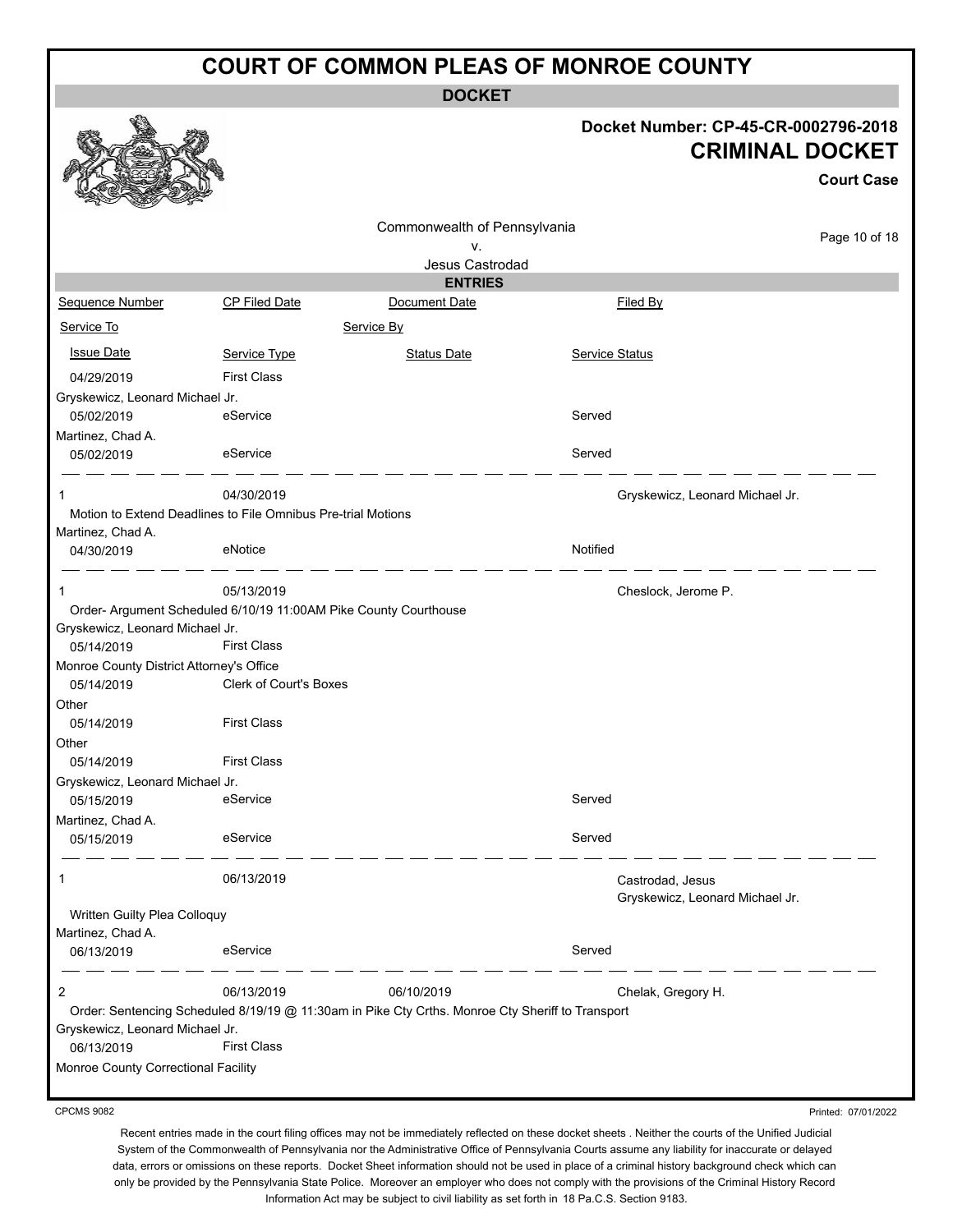**DOCKET**

#### **Docket Number: CP-45-CR-0002796-2018 CRIMINAL DOCKET**

Printed: 07/01/2022

|                                               |                               |                              |                       |                                             | <b>Court Case</b> |
|-----------------------------------------------|-------------------------------|------------------------------|-----------------------|---------------------------------------------|-------------------|
|                                               |                               | Commonwealth of Pennsylvania |                       |                                             |                   |
|                                               |                               | ۷.                           |                       |                                             | Page 11 of 18     |
|                                               |                               | Jesus Castrodad              |                       |                                             |                   |
|                                               |                               | <b>ENTRIES</b>               |                       |                                             |                   |
| Sequence Number                               | <b>CP Filed Date</b>          | Document Date                |                       | Filed By                                    |                   |
| Service To                                    |                               | Service By                   |                       |                                             |                   |
| <b>Issue Date</b>                             | Service Type                  | <b>Status Date</b>           | <b>Service Status</b> |                                             |                   |
| 06/13/2019                                    | Clerk of Court's Boxes        |                              |                       |                                             |                   |
| Monroe County Court Administration            |                               |                              |                       |                                             |                   |
| 06/13/2019                                    | Clerk of Court's Boxes        |                              |                       |                                             |                   |
| Monroe County District Attorney's Office      |                               |                              |                       |                                             |                   |
| 06/13/2019                                    | Clerk of Court's Boxes        |                              |                       |                                             |                   |
| Monroe County Probation<br>06/13/2019         | Clerk of Court's Boxes        |                              |                       |                                             |                   |
| Monroe County Sheriff<br>06/13/2019           | <b>Clerk of Court's Boxes</b> |                              |                       |                                             |                   |
| Other                                         |                               |                              |                       |                                             |                   |
| 06/13/2019                                    | <b>First Class</b>            |                              |                       |                                             |                   |
| Gryskewicz, Leonard Michael Jr.               |                               |                              |                       |                                             |                   |
| 06/19/2019                                    | eService                      |                              | Served                |                                             |                   |
| Martinez, Chad A.                             |                               |                              |                       |                                             |                   |
| 06/19/2019                                    | eService                      |                              | Served                |                                             |                   |
| 1                                             | 07/11/2019                    |                              |                       | Monroe County District Attorney's<br>Office |                   |
| Motion for Restitution Hearing                |                               |                              |                       |                                             |                   |
| Gryskewicz, Leonard Michael Jr.               |                               |                              |                       |                                             |                   |
| 07/11/2019                                    | eNotice                       |                              | Notified              |                                             |                   |
| Martinez, Chad A.                             |                               |                              |                       |                                             |                   |
| 07/11/2019                                    | eService                      |                              | Served                |                                             |                   |
| 1                                             | 07/17/2019                    |                              |                       | Monroe County District Attorney's<br>Office |                   |
| Motion to Order for Presentence Investigation |                               |                              |                       |                                             |                   |
| Gryskewicz, Leonard Michael Jr.               |                               |                              |                       |                                             |                   |
| 07/17/2019                                    | eNotice                       |                              | Notified              |                                             |                   |
| Martinez, Chad A.                             |                               |                              |                       |                                             |                   |
| 07/17/2019                                    | eService                      |                              | Served                |                                             |                   |
| 1                                             | 07/24/2019                    | 07/22/2019                   |                       | Cheslock, Jerome P.                         |                   |
| Pre-Sentence Investigation Ordered            |                               |                              |                       |                                             |                   |
| Gryskewicz, Leonard Michael Jr.               |                               |                              |                       |                                             |                   |
| 07/25/2019                                    | <b>First Class</b>            |                              |                       |                                             |                   |
| Monroe County Court Administration            |                               |                              |                       |                                             |                   |
| 07/25/2019                                    | Clerk of Court's Boxes        |                              |                       |                                             |                   |

CPCMS 9082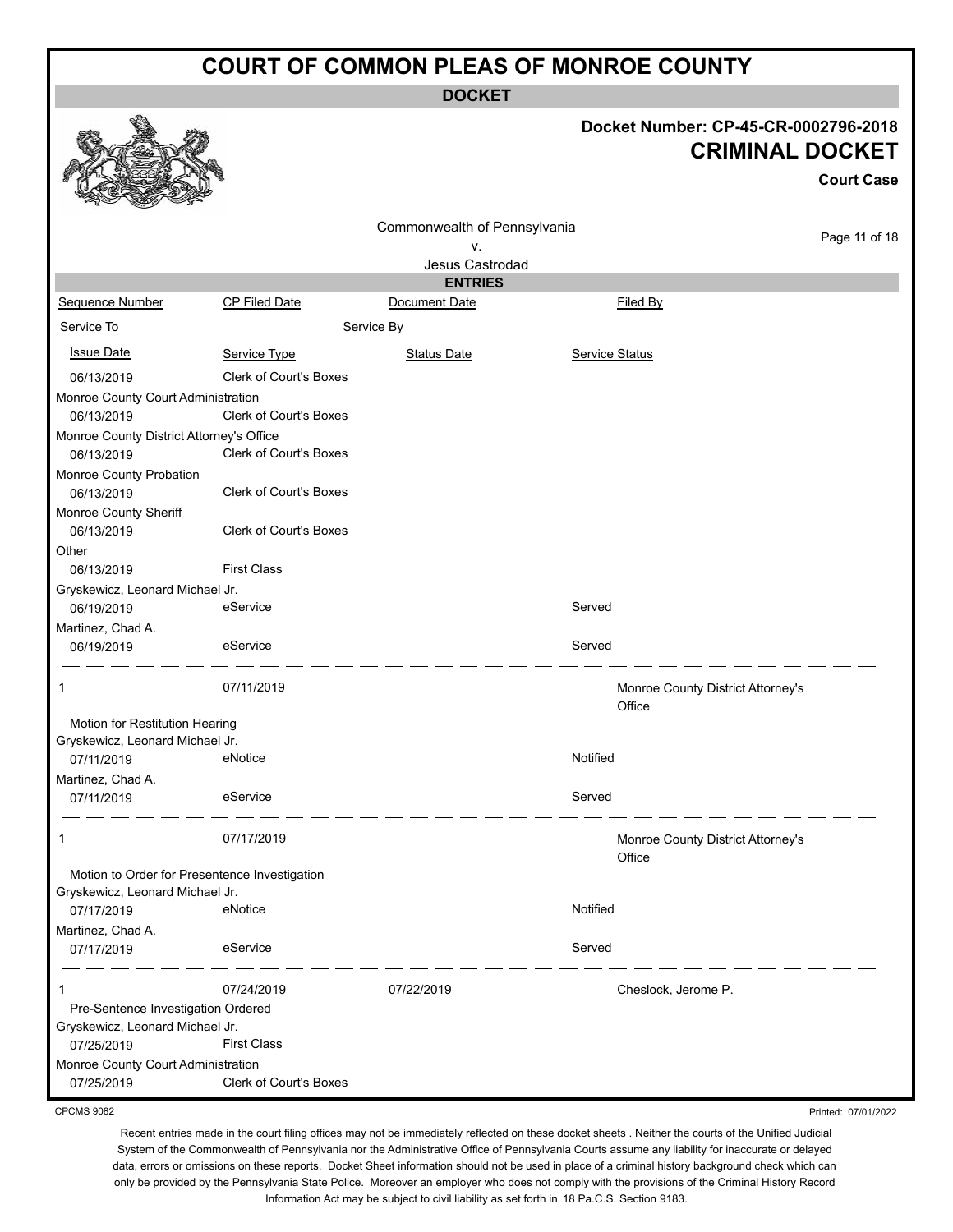**DOCKET**

| Docket Number: CP-45-CR-0002796-2018 |
|--------------------------------------|
| <b>CRIMINAL DOCKET</b>               |

**Court Case**

|                                          |                                                                        |                              |                | <b>Court Case</b>                  |
|------------------------------------------|------------------------------------------------------------------------|------------------------------|----------------|------------------------------------|
|                                          |                                                                        | Commonwealth of Pennsylvania |                | Page 12 of 18                      |
|                                          |                                                                        | ٧.                           |                |                                    |
|                                          |                                                                        | Jesus Castrodad              |                |                                    |
|                                          |                                                                        | <b>ENTRIES</b>               |                |                                    |
| Sequence Number                          | CP Filed Date                                                          | Document Date                | Filed By       |                                    |
| Service To                               |                                                                        | Service By                   |                |                                    |
| <b>Issue Date</b>                        | Service Type                                                           | <b>Status Date</b>           | Service Status |                                    |
| Monroe County District Attorney's Office |                                                                        |                              |                |                                    |
| 07/25/2019                               | Clerk of Court's Boxes                                                 |                              |                |                                    |
| Monroe County Probation Department       |                                                                        |                              |                |                                    |
| 07/25/2019                               | Clerk of Court's Boxes                                                 |                              |                |                                    |
| Other                                    |                                                                        |                              |                |                                    |
| 07/25/2019                               | <b>First Class</b>                                                     |                              |                |                                    |
| Gryskewicz, Leonard Michael Jr.          |                                                                        |                              |                |                                    |
| 07/26/2019                               | eService                                                               |                              | Served         |                                    |
| Martinez, Chad A.                        |                                                                        |                              |                |                                    |
| 07/26/2019                               | eService                                                               |                              | Served         |                                    |
| 1                                        | 08/08/2019                                                             | 08/06/2019                   |                | Chelak, Gregory H.                 |
|                                          | Order Scheduling Restitution Hearing - on 08/19/2019 at 11:30AM in CR1 |                              |                |                                    |
| Arifaj, Syzane                           |                                                                        |                              |                |                                    |
| 08/08/2019                               | <b>First Class</b>                                                     |                              |                |                                    |
| Gryskewicz, Leonard Michael Jr.          |                                                                        |                              |                |                                    |
| 08/08/2019                               | <b>First Class</b>                                                     |                              |                |                                    |
| Monroe County District Attorney's Office |                                                                        |                              |                |                                    |
| 08/08/2019                               | Clerk of Court's Boxes                                                 |                              |                |                                    |
| Monroe County Probation Department       |                                                                        |                              |                |                                    |
| 08/08/2019                               | Clerk of Court's Boxes                                                 |                              |                |                                    |
| Monroe County Sheriff's Department       | <b>Clerk of Court's Boxes</b>                                          |                              |                |                                    |
| 08/08/2019                               |                                                                        |                              |                |                                    |
| Gryskewicz, Leonard Michael Jr.          | eService                                                               |                              | Served         |                                    |
| 08/12/2019                               |                                                                        |                              |                |                                    |
| Martinez, Chad A.<br>08/12/2019          | eService                                                               |                              | Served         |                                    |
|                                          |                                                                        |                              |                |                                    |
| 1                                        | 08/15/2019                                                             |                              |                | Monroe County Probation Department |
| Victim Information for Restitution       |                                                                        |                              |                |                                    |
| Gryskewicz, Leonard Michael Jr.          |                                                                        |                              |                |                                    |
| 08/19/2019                               | eService                                                               |                              | Served         |                                    |
| Martinez, Chad A.                        |                                                                        |                              |                |                                    |
| 08/19/2019                               | eService                                                               |                              | Served         |                                    |
| 1                                        | 08/19/2019                                                             |                              |                | Chelak, Gregory H.                 |
| <b>Guilty Plea</b>                       |                                                                        |                              |                |                                    |
|                                          |                                                                        |                              |                |                                    |

CPCMS 9082

Printed: 07/01/2022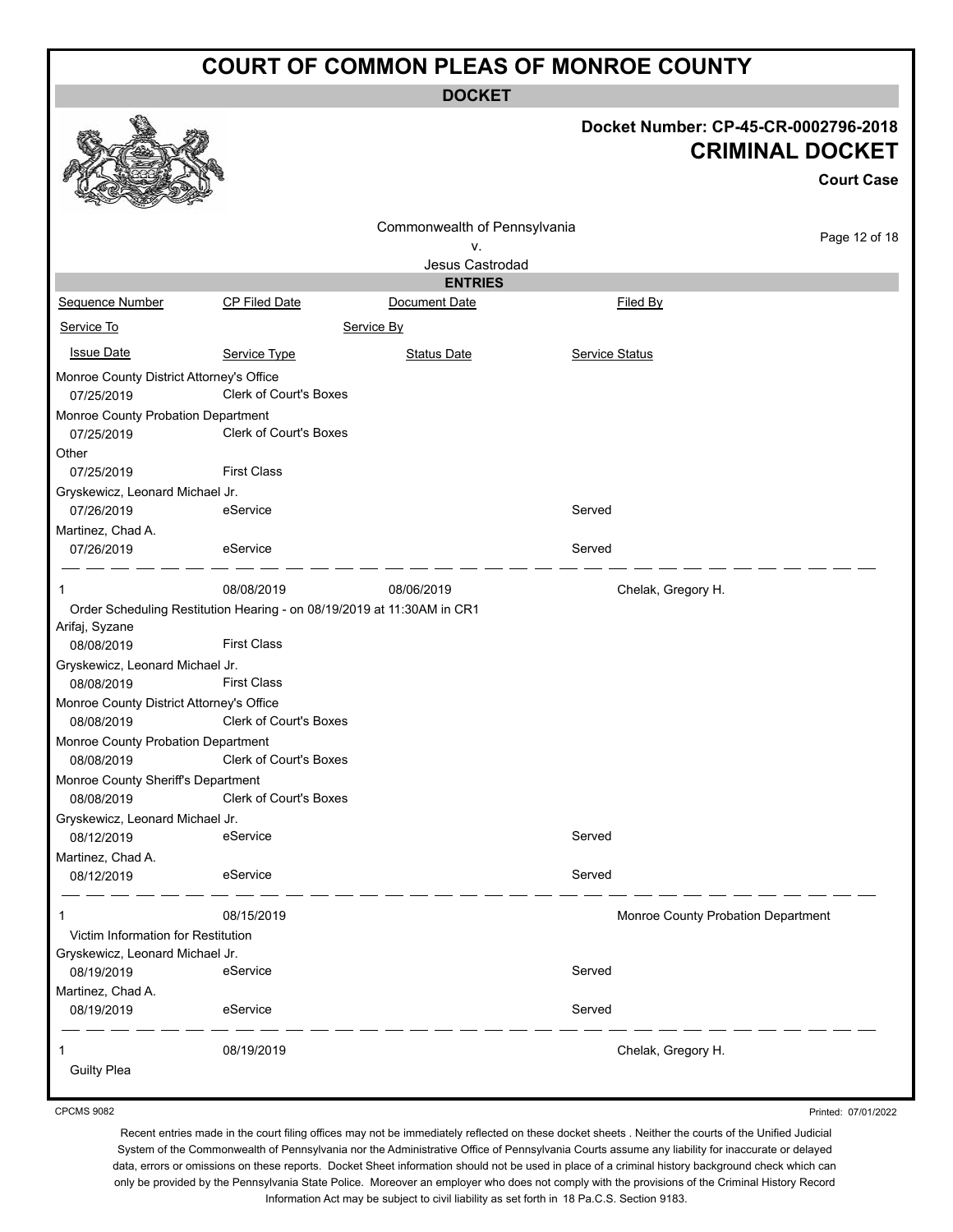**DOCKET**

|                                                                                                                                                                                                                                                                                                     |                                                                                                                            |                              |                | Docket Number: CP-45-CR-0002796-2018<br><b>CRIMINAL DOCKET</b><br><b>Court Case</b> |
|-----------------------------------------------------------------------------------------------------------------------------------------------------------------------------------------------------------------------------------------------------------------------------------------------------|----------------------------------------------------------------------------------------------------------------------------|------------------------------|----------------|-------------------------------------------------------------------------------------|
|                                                                                                                                                                                                                                                                                                     |                                                                                                                            | Commonwealth of Pennsylvania |                | Page 13 of 18                                                                       |
|                                                                                                                                                                                                                                                                                                     |                                                                                                                            | ۷.<br>Jesus Castrodad        |                |                                                                                     |
|                                                                                                                                                                                                                                                                                                     |                                                                                                                            | <b>ENTRIES</b>               |                |                                                                                     |
| Sequence Number                                                                                                                                                                                                                                                                                     | CP Filed Date                                                                                                              | Document Date                |                | Filed By                                                                            |
| Service To                                                                                                                                                                                                                                                                                          |                                                                                                                            | Service By                   |                |                                                                                     |
| <b>Issue Date</b>                                                                                                                                                                                                                                                                                   | Service Type                                                                                                               | <b>Status Date</b>           | Service Status |                                                                                     |
| Gryskewicz, Leonard Michael Jr.<br>08/27/2019                                                                                                                                                                                                                                                       | eService                                                                                                                   |                              | Served         |                                                                                     |
| Martinez, Chad A.<br>08/27/2019                                                                                                                                                                                                                                                                     | eService                                                                                                                   |                              | Served         |                                                                                     |
| $\overline{2}$                                                                                                                                                                                                                                                                                      | 08/19/2019                                                                                                                 |                              |                | Chelak, Gregory H.                                                                  |
| Order - Sentence/Penalty Imposed<br>Gryskewicz, Leonard Michael Jr.<br>08/23/2019<br>Monroe County Correctional Facility<br>08/23/2019<br>Monroe County Court Administration<br>08/23/2019<br>Monroe County Court Reporters<br>08/23/2019<br>Monroe County District Attorney's Office<br>08/23/2019 | <b>First Class</b><br>Clerk of Court's Boxes<br>Clerk of Court's Boxes<br>Clerk of Court's Boxes<br>Clerk of Court's Boxes |                              |                |                                                                                     |
| Monroe County Probation<br>08/23/2019<br>Monroe County Sheriff<br>08/23/2019                                                                                                                                                                                                                        | Clerk of Court's Boxes<br>Clerk of Court's Boxes                                                                           |                              |                |                                                                                     |
| Gryskewicz, Leonard Michael Jr.                                                                                                                                                                                                                                                                     |                                                                                                                            |                              |                |                                                                                     |
| 08/27/2019                                                                                                                                                                                                                                                                                          | eService                                                                                                                   |                              | Served         |                                                                                     |
| Martinez, Chad A.<br>08/27/2019                                                                                                                                                                                                                                                                     | eService                                                                                                                   |                              | Served         |                                                                                     |
| 3<br>Nolle Prossed (Post-Disposition)                                                                                                                                                                                                                                                               | 08/19/2019                                                                                                                 |                              |                | Chelak, Gregory H.                                                                  |
| Gryskewicz, Leonard Michael Jr.                                                                                                                                                                                                                                                                     |                                                                                                                            |                              |                |                                                                                     |
| 08/27/2019                                                                                                                                                                                                                                                                                          | eService                                                                                                                   |                              | Served         |                                                                                     |
| Martinez, Chad A.<br>08/27/2019                                                                                                                                                                                                                                                                     | eService                                                                                                                   |                              | Served         |                                                                                     |
| 1                                                                                                                                                                                                                                                                                                   | 08/21/2019                                                                                                                 |                              | Office         | Monroe County District Attorney's                                                   |
| Motion for Transcription<br>Gryskewicz, Leonard Michael Jr.<br>08/21/2019                                                                                                                                                                                                                           | eNotice                                                                                                                    |                              | Notified       |                                                                                     |
| <b>CPCMS 9082</b>                                                                                                                                                                                                                                                                                   |                                                                                                                            |                              |                | Printed: 07/01/2022                                                                 |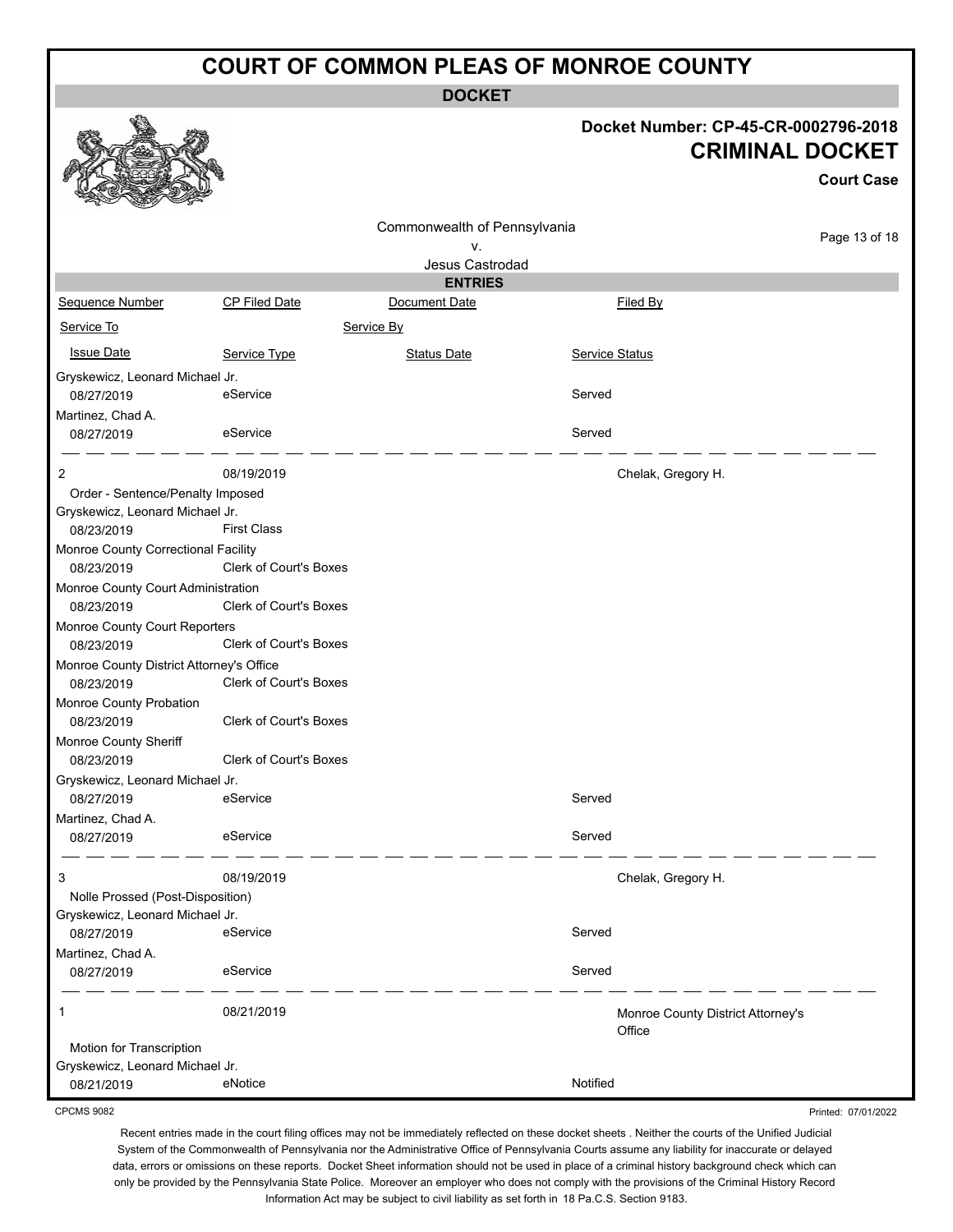**DOCKET**

#### **Docket Number: CP-45-CR-0002796-2018 CRIMINAL DOCKET**

|                                                                 |                                                           |                                    |                | <b>Court Case</b>                        |
|-----------------------------------------------------------------|-----------------------------------------------------------|------------------------------------|----------------|------------------------------------------|
|                                                                 |                                                           | Commonwealth of Pennsylvania<br>٧. |                | Page 14 of 18                            |
|                                                                 |                                                           | Jesus Castrodad                    |                |                                          |
|                                                                 |                                                           | <b>ENTRIES</b>                     |                |                                          |
| Sequence Number                                                 | <b>CP Filed Date</b>                                      | Document Date                      |                | Filed By                                 |
| Service To                                                      |                                                           | Service By                         |                |                                          |
| <b>Issue Date</b>                                               | Service Type                                              | <b>Status Date</b>                 | Service Status |                                          |
| Martinez, Chad A.<br>08/21/2019                                 | eService                                                  |                                    | Served         |                                          |
| 1                                                               | 08/26/2019                                                | 08/26/2019                         |                | Monroe County Probation Department       |
| Guideline Sentence Form                                         |                                                           |                                    |                |                                          |
| Gryskewicz, Leonard Michael Jr.                                 |                                                           |                                    |                |                                          |
| 08/27/2019                                                      | eService                                                  |                                    | Served         |                                          |
| Martinez, Chad A.                                               | eService                                                  |                                    | Served         |                                          |
| 08/27/2019                                                      |                                                           |                                    |                |                                          |
| 1                                                               | 08/27/2019                                                |                                    |                | Court of Common Pleas - Monroe<br>County |
| <b>Penalty Assessed</b>                                         |                                                           |                                    |                |                                          |
| Gryskewicz, Leonard Michael Jr.                                 |                                                           |                                    |                |                                          |
| 08/27/2019                                                      | eService                                                  |                                    | Served         |                                          |
| Martinez, Chad A.                                               |                                                           |                                    |                |                                          |
| 08/27/2019                                                      | eService                                                  |                                    | Served         |                                          |
| 2                                                               | 08/27/2019                                                |                                    |                | Court of Common Pleas - Monroe<br>County |
|                                                                 | Court Commitment State or County Correctional Institution |                                    |                |                                          |
| Gryskewicz, Leonard Michael Jr.                                 |                                                           |                                    |                |                                          |
| 08/27/2019                                                      | eService                                                  |                                    | Served         |                                          |
| Martinez, Chad A.                                               |                                                           |                                    | Served         |                                          |
| 08/27/2019                                                      | eService                                                  |                                    |                |                                          |
| Monroe County District Attorney's Office<br>08/27/2019 eService |                                                           |                                    | Served         |                                          |
|                                                                 |                                                           |                                    |                |                                          |
| 3                                                               | 08/27/2019                                                |                                    |                | Court of Common Pleas - Monroe<br>County |
|                                                                 | Itemized Account of Fines, Costs, Fees and Restitution    |                                    |                |                                          |
| Gryskewicz, Leonard Michael Jr.                                 |                                                           |                                    |                |                                          |
| 08/27/2019                                                      | eService                                                  |                                    | Served         |                                          |
| Martinez, Chad A.                                               |                                                           |                                    |                |                                          |
| 08/27/2019                                                      | eService                                                  |                                    | Served         |                                          |
| Monroe County District Attorney's Office                        |                                                           |                                    |                |                                          |
| 08/27/2019                                                      | eService                                                  |                                    | Served         |                                          |

CPCMS 9082

Printed: 07/01/2022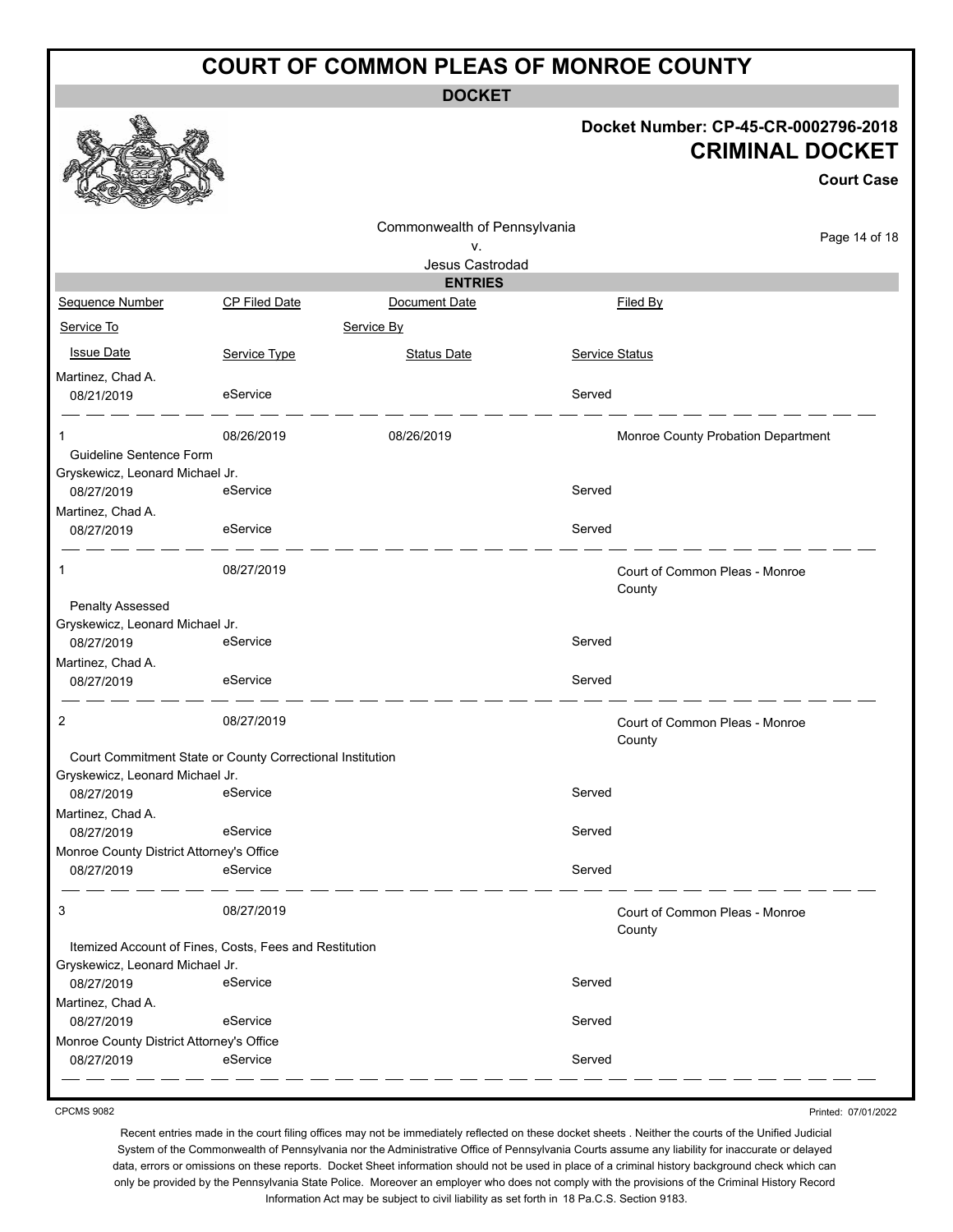**DOCKET**

#### **Docket Number: CP-45-CR-0002796-2018 CRIMINAL DOCKET**

**Court Case**

|                                          |                        | Commonwealth of Pennsylvania |                               |               |
|------------------------------------------|------------------------|------------------------------|-------------------------------|---------------|
|                                          |                        | ٧.                           |                               | Page 15 of 18 |
|                                          |                        | Jesus Castrodad              |                               |               |
|                                          |                        | <b>ENTRIES</b>               |                               |               |
| Sequence Number                          | CP Filed Date          | Document Date                | Filed By                      |               |
| Service To                               |                        | Service By                   |                               |               |
| <b>Issue Date</b>                        | Service Type           | <b>Status Date</b>           | Service Status                |               |
| 1                                        | 12/26/2019             | 12/20/2019                   | Chelak, Gregory H.            |               |
| Order Granting Motion for Transcripts    |                        |                              |                               |               |
| Gryskewicz, Leonard Michael Jr.          |                        |                              |                               |               |
| 12/30/2019                               | eService               |                              | Served                        |               |
| Martinez, Chad A.                        |                        |                              |                               |               |
| 12/30/2019                               | eService               |                              | Served                        |               |
| Monroe County Court Administration       |                        |                              |                               |               |
| 12/30/2019                               | Clerk of Court's Boxes |                              |                               |               |
| Monroe County District Attorney's Office |                        |                              |                               |               |
| 12/30/2019                               | eService               |                              | Served                        |               |
| Other                                    |                        |                              |                               |               |
| 12/30/2019                               | <b>First Class</b>     |                              |                               |               |
| 1                                        | 01/09/2020             | 08/19/2019                   | Monroe County Court Reporters |               |
| <b>Transcript of Proceedings Filed</b>   |                        |                              |                               |               |
| Gryskewicz, Leonard Michael Jr.          |                        |                              |                               |               |
| 01/09/2020                               | eService               |                              | Served                        |               |
| Martinez, Chad A.                        |                        |                              |                               |               |
| 01/09/2020                               | eService               |                              | Served                        |               |
| Monroe County District Attorney's Office |                        |                              |                               |               |
| 01/09/2020                               | eService               |                              | Served                        |               |
| 2                                        | 01/09/2020             |                              | Monroe County Court Reporters |               |
| <b>Exhibits Filed</b>                    |                        |                              |                               |               |
| Gryskewicz, Leonard Michael Jr.          |                        |                              |                               |               |
| 01/09/2020                               | eService               |                              | Served                        |               |
| Martinez, Chad A.                        |                        |                              |                               |               |
| 01/09/2020                               | eService               |                              | Served                        |               |
| Monroe County District Attorney's Office |                        |                              |                               |               |
| 01/09/2020                               | eService               |                              | Served                        |               |
| 1                                        | 05/13/2021             |                              | Warden, George J.             |               |
| Letter from / to PA Parole Bd            |                        |                              |                               |               |
| Gryskewicz, Leonard Michael Jr.          |                        |                              |                               |               |
| 05/14/2021                               | eService               |                              | Served                        |               |
| Martinez, Chad A.                        |                        |                              |                               |               |
| 05/14/2021                               | eService               |                              | Served                        |               |
|                                          |                        |                              |                               |               |

Printed: 07/01/2022

Recent entries made in the court filing offices may not be immediately reflected on these docket sheets . Neither the courts of the Unified Judicial System of the Commonwealth of Pennsylvania nor the Administrative Office of Pennsylvania Courts assume any liability for inaccurate or delayed data, errors or omissions on these reports. Docket Sheet information should not be used in place of a criminal history background check which can only be provided by the Pennsylvania State Police. Moreover an employer who does not comply with the provisions of the Criminal History Record Information Act may be subject to civil liability as set forth in 18 Pa.C.S. Section 9183.



CPCMS 9082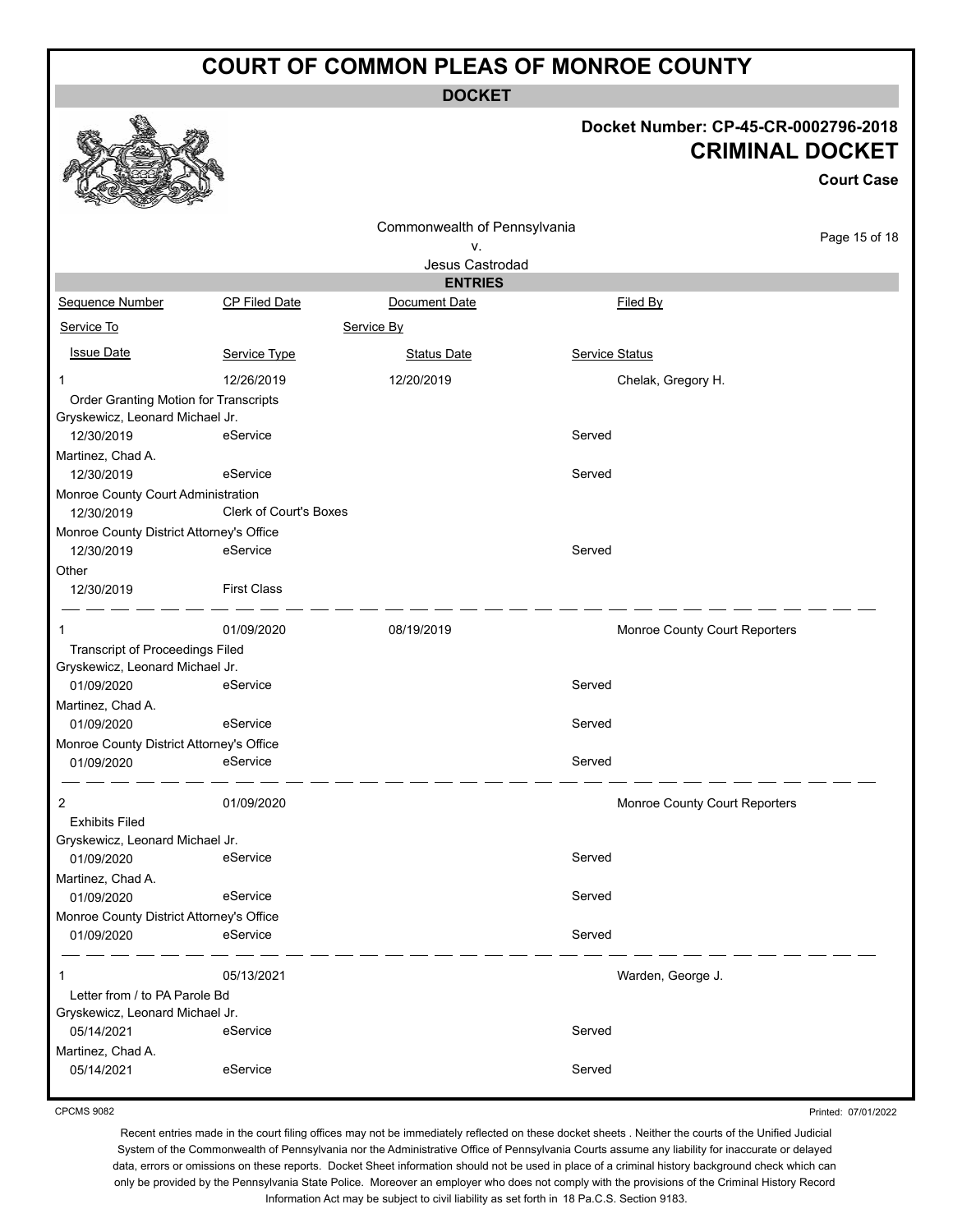**DOCKET**

|                                                        |               | <b>DOCALI</b>                |                                                                                                                                                     |                                                                                     |
|--------------------------------------------------------|---------------|------------------------------|-----------------------------------------------------------------------------------------------------------------------------------------------------|-------------------------------------------------------------------------------------|
|                                                        |               |                              |                                                                                                                                                     | Docket Number: CP-45-CR-0002796-2018<br><b>CRIMINAL DOCKET</b><br><b>Court Case</b> |
|                                                        |               | Commonwealth of Pennsylvania |                                                                                                                                                     | Page 16 of 18                                                                       |
|                                                        |               | V.<br>Jesus Castrodad        |                                                                                                                                                     |                                                                                     |
|                                                        |               | <b>ENTRIES</b>               |                                                                                                                                                     |                                                                                     |
| Sequence Number                                        | CP Filed Date | Document Date                | Filed By                                                                                                                                            |                                                                                     |
| Service To                                             |               | Service By                   |                                                                                                                                                     |                                                                                     |
| <b>Issue Date</b>                                      | Service Type  | <b>Status Date</b>           | Service Status                                                                                                                                      |                                                                                     |
| Monroe County District Attorney's Office<br>05/14/2021 | eService      |                              | Served                                                                                                                                              |                                                                                     |
|                                                        |               |                              |                                                                                                                                                     |                                                                                     |
|                                                        |               |                              |                                                                                                                                                     |                                                                                     |
|                                                        |               |                              |                                                                                                                                                     |                                                                                     |
|                                                        |               |                              |                                                                                                                                                     |                                                                                     |
|                                                        |               |                              |                                                                                                                                                     |                                                                                     |
|                                                        |               |                              |                                                                                                                                                     |                                                                                     |
|                                                        |               |                              |                                                                                                                                                     |                                                                                     |
|                                                        |               |                              |                                                                                                                                                     |                                                                                     |
|                                                        |               |                              |                                                                                                                                                     |                                                                                     |
|                                                        |               |                              |                                                                                                                                                     |                                                                                     |
|                                                        |               |                              |                                                                                                                                                     |                                                                                     |
|                                                        |               |                              |                                                                                                                                                     |                                                                                     |
|                                                        |               |                              |                                                                                                                                                     |                                                                                     |
|                                                        |               |                              |                                                                                                                                                     |                                                                                     |
|                                                        |               |                              |                                                                                                                                                     |                                                                                     |
|                                                        |               |                              |                                                                                                                                                     |                                                                                     |
|                                                        |               |                              |                                                                                                                                                     |                                                                                     |
| <b>CPCMS 9082</b>                                      |               |                              | Recept entries made in the court filing offices may not be immediately reflected on these docket sheets. Neither the courts of the Unified Judicial | Printed: 07/01/2022                                                                 |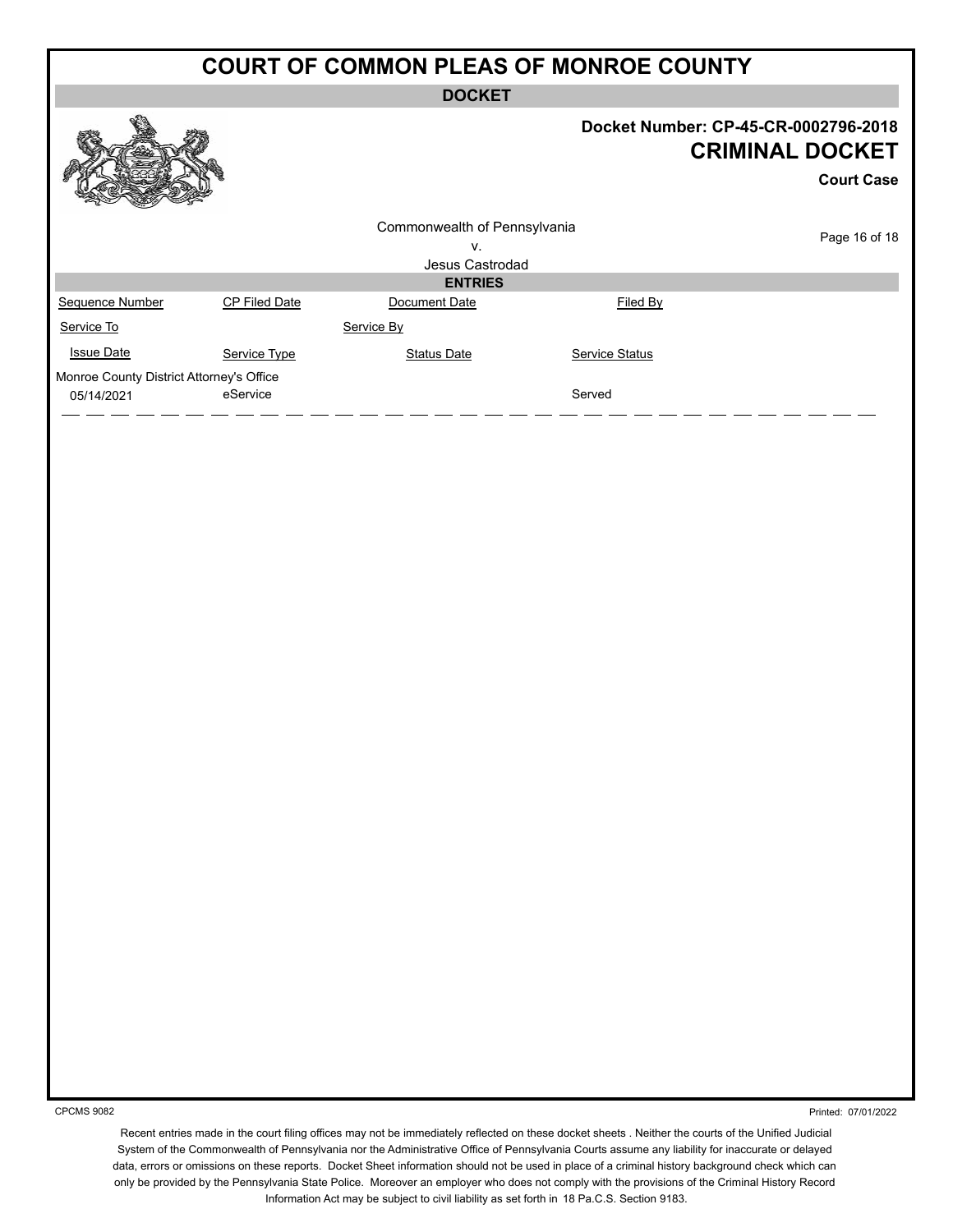**DOCKET**

#### **Docket Number: CP-45-CR-0002796-2018 CRIMINAL DOCKET**

**Court Case**

|                                                    |                                   | Commonwealth of Pennsylvania |                    |                                   | Page 17 of 18 |
|----------------------------------------------------|-----------------------------------|------------------------------|--------------------|-----------------------------------|---------------|
|                                                    |                                   | ۷.                           |                    |                                   |               |
|                                                    |                                   | Jesus Castrodad              |                    |                                   |               |
|                                                    | <b>CASE FINANCIAL INFORMATION</b> |                              |                    |                                   |               |
| 06/23/2022<br>Last Payment Date:                   |                                   |                              |                    | Total of Last Payment: - \$150.00 |               |
| <b>Castrodad, Jesus</b><br>Defendant               | Assessment                        | Payments                     | <u>Adjustments</u> | Non Monetary<br>Payments          | Total         |
| <b>Costs/Fees</b>                                  |                                   |                              |                    |                                   |               |
| Subpoena Fee (Monroe)                              | \$10.00                           | (\$5.00)                     | \$0.00             | \$0.00                            | \$5.00        |
| Subpoena Fee (Monroe)                              | \$10.00                           | (\$5.00)                     | \$0.00             | \$0.00                            | \$5.00        |
| <b>ATJ</b>                                         | \$6.00                            | \$0.00                       | \$0.00             | \$0.00                            | \$6.00        |
| Automation Fee (Monroe)                            | \$5.00                            | \$0.00                       | \$0.00             | \$0.00                            | \$5.00        |
| Booking Center Fee (Monroe)                        | \$300.00                          | \$0.00                       | \$0.00             | \$0.00                            | \$300.00      |
| <b>CJES</b>                                        | \$2.50                            | \$0.00                       | \$0.00             | \$0.00                            | \$2.50        |
| Commonwealth Cost - HB627 (Act 167<br>of 1992)     | \$21.10                           | \$0.00                       | \$0.00             | \$0.00                            | \$21.10       |
| Costs of Prosecution - CJEA                        | \$50.00                           | \$0.00                       | \$0.00             | \$0.00                            | \$50.00       |
| County Court Cost (Act 204 of 1976)                | \$30.80                           | \$0.00                       | \$0.00             | \$0.00                            | \$30.80       |
| Court Costs (Monroe)                               | \$75.00                           | \$0.00                       | \$0.00             | \$0.00                            | \$75.00       |
| Crime Victims Compensation (Act 96 of<br>1984)     | \$35.00                           | (\$60.00)                    | \$65.00            | \$0.00                            | \$40.00       |
| DNA Detection Fund (Act 185-2004)                  | \$250.00                          | \$0.00                       | \$0.00             | \$0.00                            | \$250.00      |
| Domestic Violence Compensation (Act<br>44 of 1988) | \$10.00                           | \$0.00                       | \$0.00             | \$0.00                            | \$10.00       |
| Firearm Education and Training Fund                | \$5.00                            | \$0.00                       | \$0.00             | \$0.00                            | \$5.00        |
| <b>JCPS</b>                                        | \$21.25                           | \$0.00                       | \$0.00             | \$0.00                            | \$21.25       |
| Judicial Computer Project                          | \$8.00                            | \$0.00                       | \$0.00             | \$0.00                            | \$8.00        |
| OAG - JCP                                          | \$2.50                            | \$0.00                       | \$0.00             | \$0.00                            | \$2.50        |
| State Court Costs (Act 204 of 1976)                | \$14.10                           | \$0.00                       | \$0.00             | \$0.00                            | \$14.10       |
| Victim Witness Service (Act 111 of 1998)           | \$25.00                           | \$0.00                       | \$0.00             | \$0.00                            | \$25.00       |
| Judgment Fee (Monroe)                              | \$75.25                           | \$0.00                       | \$0.00             | \$0.00                            | \$75.25       |
| Costs/Fees Totals:                                 | \$956.50                          | (\$70.00)                    | \$65.00            | \$0.00                            | \$951.50      |
| <b>Fines</b>                                       |                                   |                              |                    |                                   |               |
| Crimes Code, etc.                                  | \$1,000.00                        | \$0.00                       | \$0.00             | \$0.00                            | \$1,000.00    |
| Crimes Code, etc.                                  | \$1,000.00                        | \$0.00                       | \$0.00             | \$0.00                            | \$1,000.00    |
| Crimes Code, etc.                                  | \$1,000.00                        | \$0.00                       | \$0.00             | \$0.00                            | \$1,000.00    |
| Crimes Code, etc.                                  | \$1,000.00                        | \$0.00                       | \$0.00             | \$0.00                            | \$1,000.00    |
| Crimes Code, etc.                                  | \$1,000.00                        | \$0.00                       | \$0.00             | \$0.00                            | \$1,000.00    |
| Crimes Code, etc.                                  | \$1,000.00                        | \$0.00                       | \$0.00             | \$0.00                            | \$1,000.00    |
| Crimes Code, etc.                                  | \$1,000.00                        | \$0.00                       | \$0.00             | \$0.00                            | \$1,000.00    |
| Fines Totals:                                      | \$7,000.00                        | \$0.00                       | \$0.00             | \$0.00                            | \$7,000.00    |

CPCMS 9082

Printed: 07/01/2022